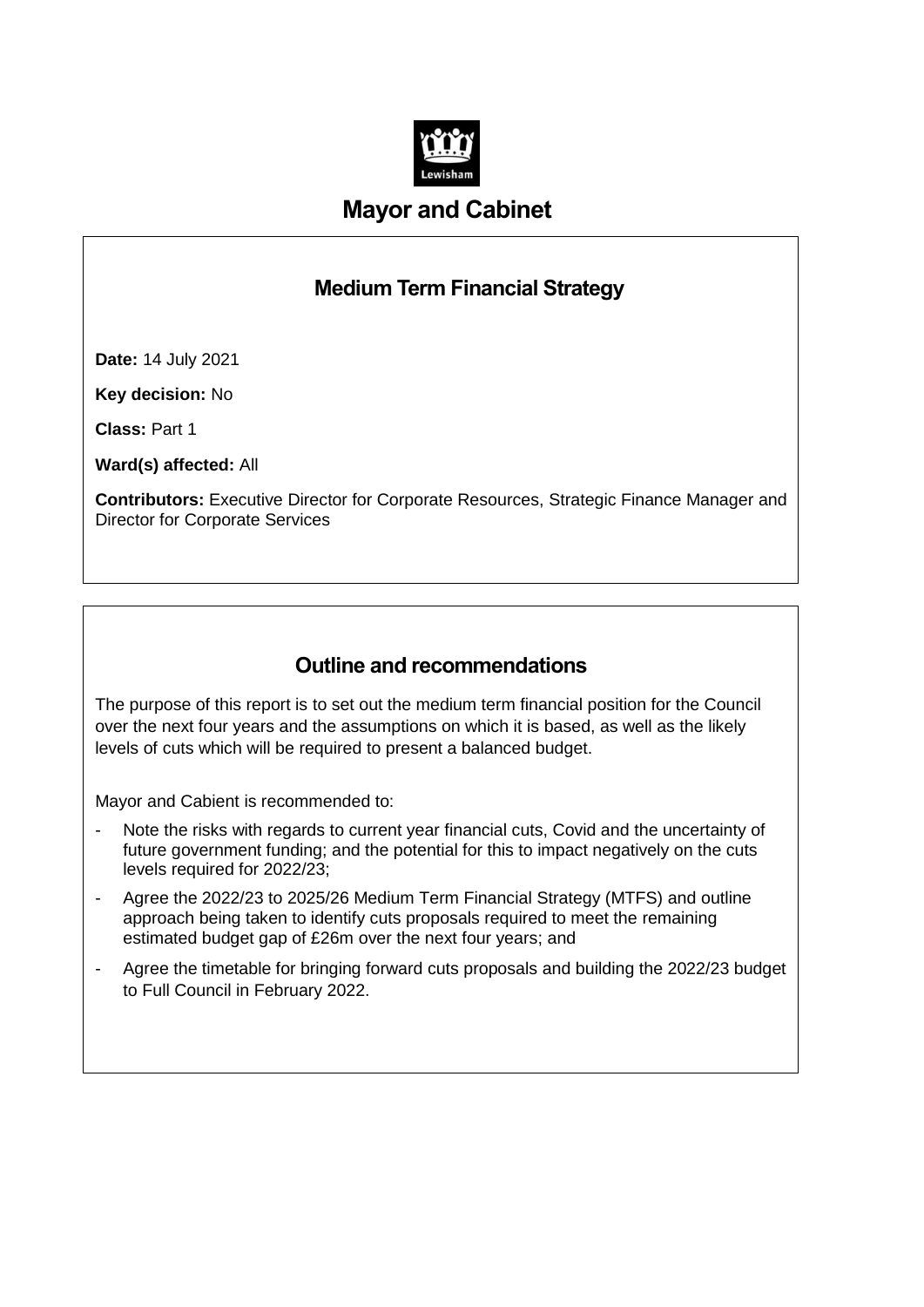# **Timeline of engagement and decision-making**

3 March 2021 – Budget report to Council

9 June 2021 – Financial Outturn for 2020/21 – report to Mayor & Cabinet (M&C)

7 July 2021 – Medium Term Financial Strategy – report to Public Accounts Select **Committee** 

14 July 2021 – First 2021/22 financial monitoring report to M&C

### **1. EXECUTIVE SUMMARY**

- 1.1. The Council is required to annually set a balanced budget and prepare a sustainable medium term financial plan. However, the current unprecedented levels of economic and fiscal uncertainty means that this is even more challenging than previous years. This is on top of a decade of austerity which the Council has successfully navigated.
- 1.2. The continuation of the Covid-19 pandemic is driving the country into recession and according to the Office of National Statistics, over the year as a whole, Gross Domestic Product (GDP) contracted by 9.9% in 2020, marking the largest annual fall in UK GDP on record.
- 1.3. However, whilst the possible scale of the economic downturn becomes clear and the pace at which the economy will recover, there is little clarity on what this will mean for the public finances and local government funding in particular at this time. In the immediate term the current level of Covid-19 funding from government may not be sufficient to cover the full costs and lost income experienced by local government, and it is unclear whether more funding will be made available to meet these pressures.
- 1.4. It remains the Government's intention to implement new funding baselines for all local authorities. The new baselines will be based on a review of local needs and resources (the Fair Funding Review) and a review of business rates. The last time the 'needs based assessment' was updated was for the 2013/14 settlement. However, due to the continuing pandemic response, it is expected that these changes will be further delayed.
- 1.5. Further announcements with regards to Covid-19 funding, an autumn Budget by the Chancellor, clarity on the outcomes of the comprehensive spending review, and a provisional local government finance settlement will all be key announcements expected later in the year. It is hoped that these decisions will reduce the levels of economic and financial uncertainty facing the Council.
- 1.6. Alongside unprecedented levels of economic and fiscal uncertainty the Council is committed to significant budget cuts in 2021/22 and 2022/23 already. These must be delivered in full as planned as any shortfall adds to the funding gap requiring more cuts to be identified.
- 1.7. The Council is setting its medium term financial plan in a continuing global pandemic without the clarity or certainty on the levels of funding it can expect to receive from government in future years. The plan assumptions, set out in the report, will need to be tested and reviewed as future funding announcements and general economic forecasts are themselves revised and updated.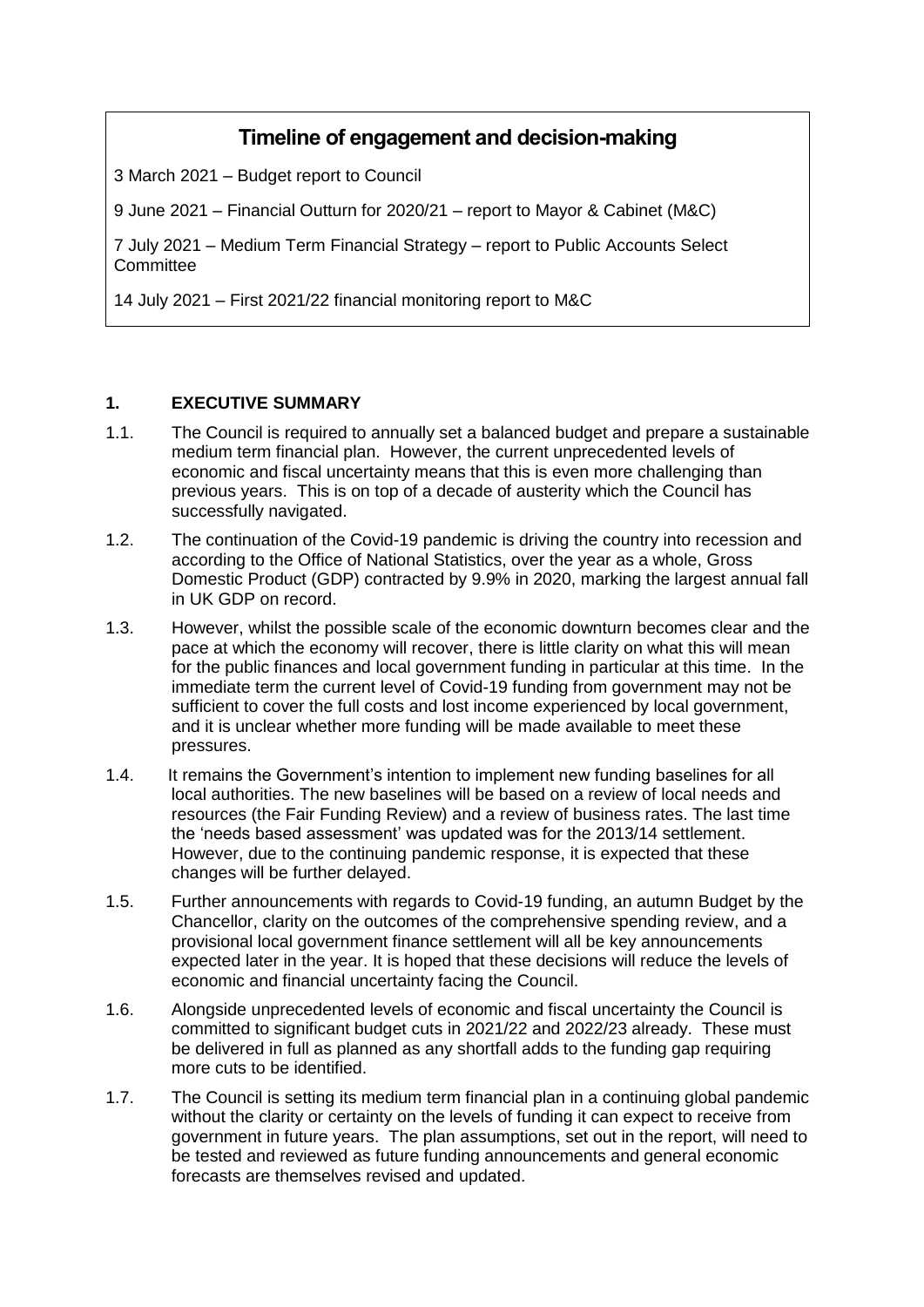- 1.8. The current base case assumptions produce an assumed budget gap of £26m over the four year period of 2022/23 to 2025/26, with a profile of £2m, £9m, £7m and £8m in each year. The report also presents the assumptions for an optimistic and pessimistic case which, given the number of variables, moves the four year budget gap plus or minus £10m from the base case of £26m.
- 1.9. For the future budget gap, officers have started work on a number of initiatives, firstly in reviewing and confirming that the £10m cuts for 2022/23 and £3m for 2023/24 offered in 2020/21 remain deliverable. Where there are risks to delivery officers will need to identify and bring forward alternative cuts proposals. Sessions of the Senior Leadership Team (SLT) have taken place in the period May - June to reflect on the 2020/21 process and to refine the approach to ensure a focus on the implementation of cuts agreed and looking forward for future cuts needed.
- 1.10. Executive Management Team (EMT) have reviewed the assumptions used and confirmed their intention to continue to use a collaborative and themed approach to developing future cuts proposals. This will involve EMT and SLT working to develop draft officer proposals for cuts to be put to Members for scrutiny in November and decision in December. All services are part of this process.

| <b>Month</b>  | <b>Key Stage</b>                                                                                             |
|---------------|--------------------------------------------------------------------------------------------------------------|
| July / August | Continued focus on implementation of cuts to be implemented in                                               |
| 2021          | 2020/21 and Covid recovery planning.                                                                         |
| September /   | Medium term financial planning and monitoring, for the level of                                              |
| October 2021  | cuts needed. Chancellor's Autumn Budget                                                                      |
| November /    | Draft Officer cuts proposals presented for scrutiny and decision                                             |
| December 2021 | <b>Provisional Local Government Finance Settlement</b>                                                       |
| January 2022  | Council Tax Base agreed by Council<br>Draft Council Budget for 2022/23 prepared                              |
| February 2022 | Greater London Authority sets their Precept for 2022/23<br>Council approves Budget & Council Tax for 2022/23 |

1.11. The timetable to deliver the Budget for 2022/23 is as set out in Table 1 below.

#### **2. RECOMMENDATIONS**

- 2.1. Mayor and Cabinet are recommended to:
- 2.2. Note the risks with regards to current year financial cuts, Covid and the uncertainty of future government funding; and the potential for this to impact negatively on the cuts levels required for 2022/23;
- 2.3. Agree the 2022/23 to 2025/26 Medium Term Financial Strategy (MTFS) and outline approach being taken to identify cuts proposals required to meet the remaining estimated budget gap of £26m over the next four years; and
- 2.4. Agree the timetable for bringing forward cuts proposals and building the 2022/23 budget to Full Council in February 2022.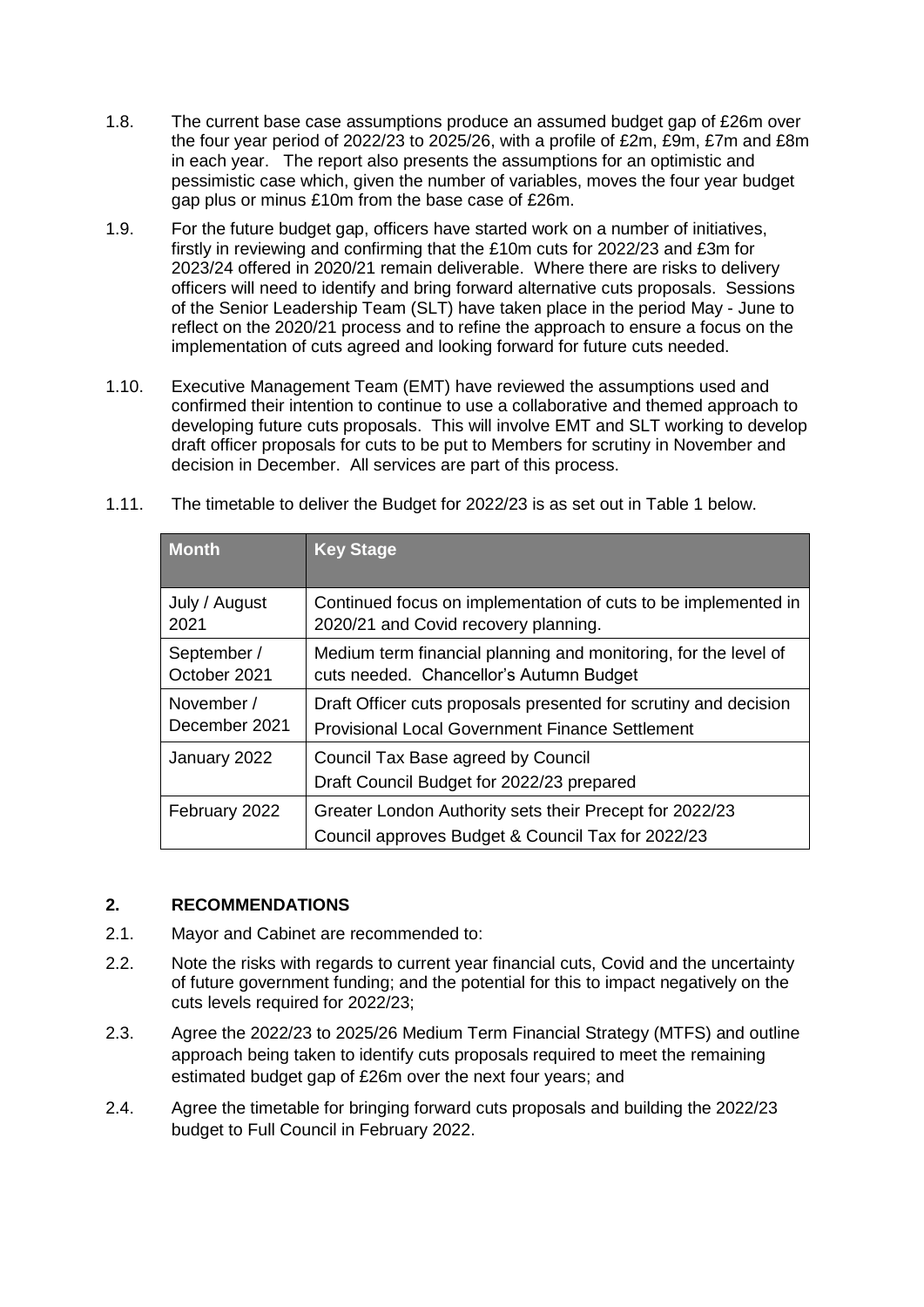### **3. POLICY CONTEXT**

- 3.1. The Council's 2018 to 2022 Corporate Strategy identifies seven corporate priorities and four core values which are the driving force behind what we do as an organisation. It sets out a vision for Lewisham and the priority outcomes that organisations, communities and individuals can work towards to make this vision a reality. Through the work on Covid recovery these are also supported by the four Future Lewisham themes.
- 3.2. In setting out the Council's Budget Strategy, in engaging our residents, service users and employees, and in deciding on the future shape, scale and quality of services, we will be driven by the Council's four core values:
	- We put service to the public first.
	- We respect all people and all communities.
	- We invest in employees.
	- We are open, honest and fair in all we do.
- 3.3. These core values align with the Council's seven corporate priorities namely:

Open Lewisham - Lewisham is a welcoming place of safety for all where we celebrate the diversity that strengthens us.

Tackling the housing crisis - Everyone has a decent home that is secure and affordable.

Giving children and young people the best start in life - Every child has access to an outstanding and inspiring education and is given the support they need to keep them safe, well and able to achieve their full potential.

Building an inclusive local economy - Everyone can access high quality job opportunities, with decent pay and security in our thriving and inclusive local economy.

Delivering & defending: Health, Social Care and Support - Ensuring everyone receives the health, mental health, social care and support services they need.

Making Lewisham greener - Everyone enjoys our green spaces and benefits from a healthy environment as we work to protect and improve our local environment.

Building safer communities - Every resident feels safe and secure living here as we work together towards a borough free from the fear of crime.

- 3.4. As the Council seeks to support the borough and its businesses and residents through the pandemic and beyond, this recovery is based on the four key themes of Future Lewisham, these are:
	- A Greener Lewisham:
	- A healthy and well future;
	- An economically sound future; and
	- A future we all have a part in.
- 3.5. The Medium Term Financial Strategy will directly support the theme of an economically sound future for the borough and its residents.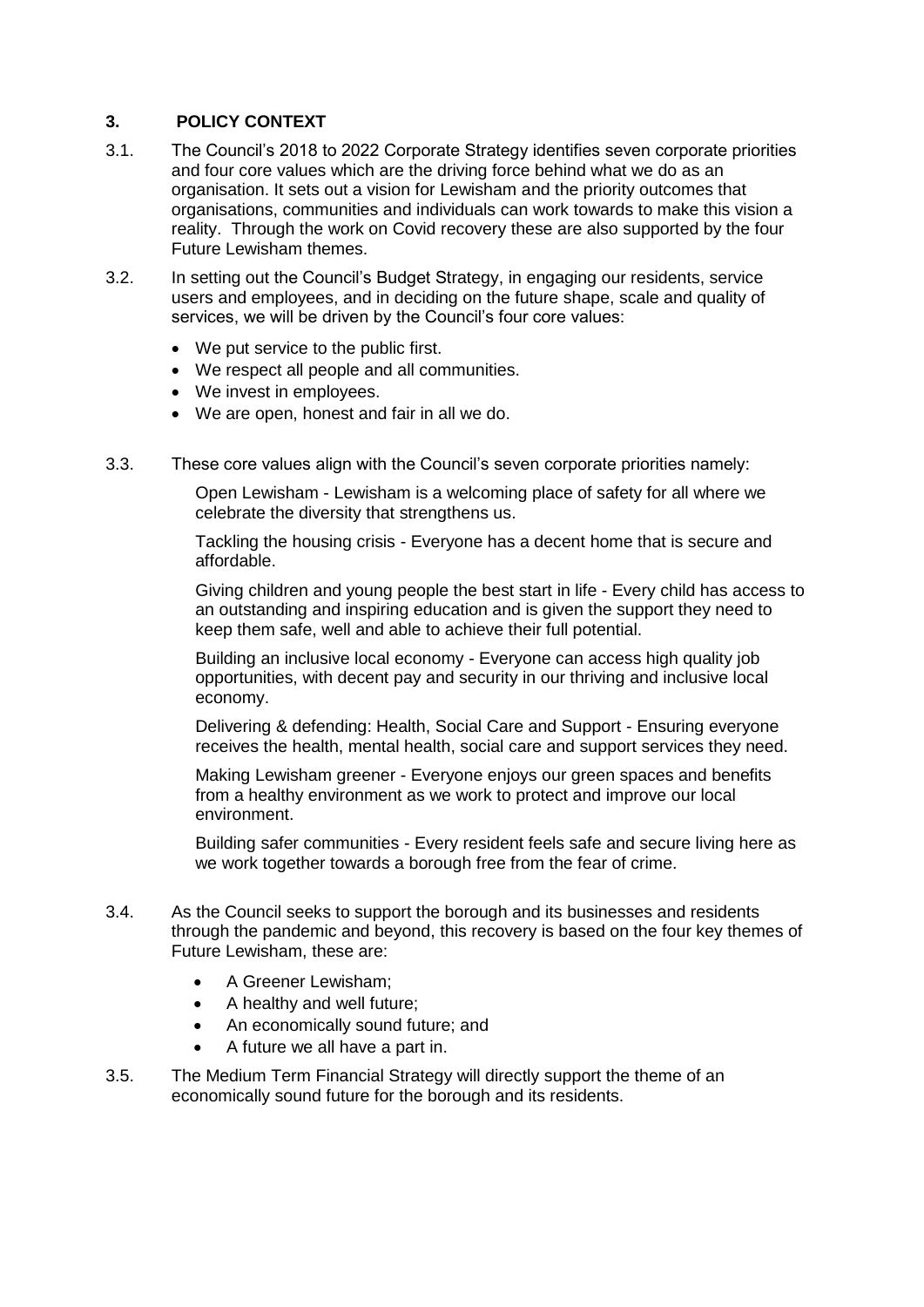# **4. STRUCTURE OF THE REPORT**

- 4.1. The Report is structured as follows:
	- 1. Executive Summary
	- 2. Recommendations
	- 3. Policy Context
	- 4. Structure of the report
	- 5. Economic Context
	- 6. MTFS Assumptions
	- 7. Revenue Expenditure Assumptions
	- 8. General Fund Budget Gap
	- 9. Addressing the Budget Gap and Timetable
	- 10. Risks
	- 11. Conclusion
	- 12. Financial Implications
	- 13. Legal Implications
	- 14. Equalities Implications
	- 15. Environmental Implications
	- 16. Crime & Disorder Implications
	- 17. Background Papers
	- 18. Appendices

# **5. ECONOMIC CONTEXT**

- 5.1. The Medium Term Financial Strategy (MTFS) represents the start of the Council's formal budget process, which concludes with the setting of the overall Budget each year. The Budget Report for 2022/23 will be presented to Mayor and Cabinet and full Council in February 2022.
- 5.2. The key objectives of the four year strategic approach continue to be:
	- plan the Council's finances over a four year period to take account of local and national economic considerations and priorities;
	- ensure that the Council's corporate priorities continue to drive its financial strategy and resource allocation;
	- assist the alignment of service and financial planning processes;
	- ensure that the plan takes account of: stakeholder and partner consultation; external drivers; capital investment; budget risk assessments; and expected developments in services;
	- ensure that the MTFS is linked to other internal strategies and plans; and
	- that the final agreed budget reflects all these considerations.
- 5.3. The financial outlook for the Council and the public sector as a whole remains extremely challenging, severely exacerbated by the Covid-19 pandemic. In the continuing absence of a future spending review or local government finance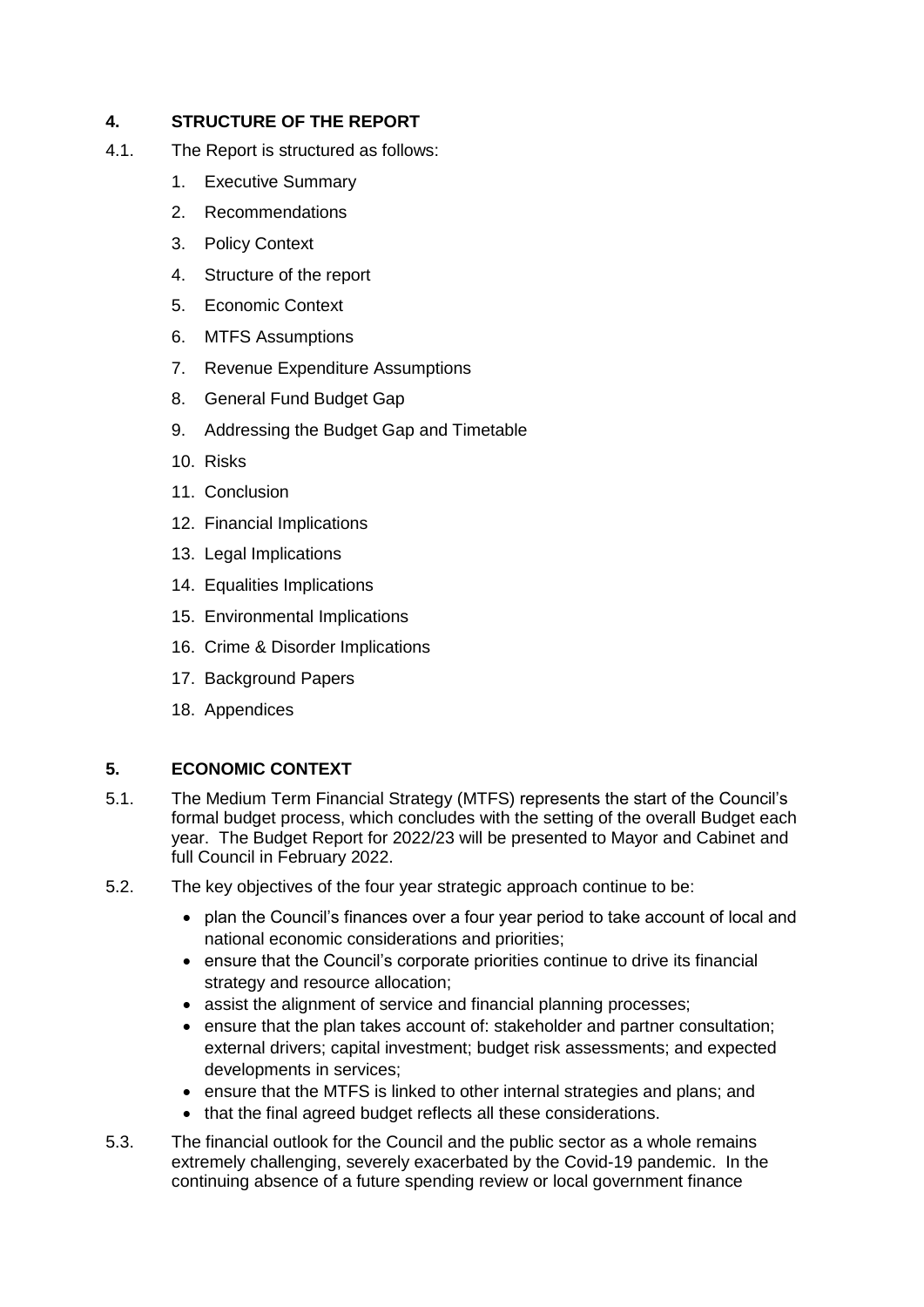settlement from government and knowing that the economy is not expected to return to pre-pandemic levels for at least two years, which will impact disproportionately on areas with higher inequality, it is expected that the Council's finances will remain under continued severe financial strain in the coming years. Faced with higher costs, more demands, and lower anticipated income the Council needs to prepare to make further cuts to services in order to be able to set a balanced budget for 2022/23 and future years in line with its statutory obligation to do so.

5.4. The focus of the MTFS is the Council's General Fund budget. Whilst it is very important, particularly at a time of prolonged financial constraint, to identify ways in which all services can be delivered more effectively across traditional organisational and financial boundaries, the nature of the current continuing financial austerity regime is such that most of the budget reductions have to come from Council's General Fund services. Having a sound General Fund MTFS and a strategy for responding to the challenges it presents is an essential pre-requisite to ensuring effective responses from all of the services the Council directs and influences.

#### **National Economic Context**

- 5.5. The Chancellor's budget in March 2021 and supporting Office for Budget Responsibility assessments identified that interventions due to Covid will cost over £400bn, GDP contracted by 10% in 2020, borrowing will rise to 17% of GDP for 2020/21, and the national debt is expected to peak at 97% of GDP in 2023/24. Unemployment levels, while rising, are still at historically low levels as a proportion of the workforce and the budget set out £600bn of public investment over the coming five years to boost economic output and support the post pandemic recovery.
- 5.6. The assumptions in the budget for public finances retained the assumption they should be stable and sustainable. The department revenue resources for future years were estimated, after depreciation, to be £341.1bn in 22/23 moving to £386.4bn by 2025/26. The uncertainty in this, without the spending review to allocate resources to departments is estimating the share for local government. However, it is usual for areas of public spending such as health, education, and security to come before local government services in terms of government priorities.
- 5.7. The other area of national economic indicators that have a direct bearing on the Council's financial assumption are in respect of inflation and interest rates. At present the economy is seeing a fast rise in inflation (although it remains low in absolute terms) but it is uncertain how long this will continue and whether it will feed through into interest rate assumptions. At their meeting in June, the Bank of England noted the Consumer Price Index (CPI) had risen above 2% in the year to May and expects it to go above 3% for a temporary period. On this basis interest rates were held at their current historic low of 0.1%.

#### **Local Government**

#### Local Government funding reform

- 5.8. It remains the Government's intention to implement new funding baselines for all local authorities. The new baselines being based on its review of local needs and resources (the Fair Funding Review), the introduction of 75% business rates retention and resetting business rate baselines. The last time the 'needs based assessment' was updated was for the 2013/14 settlement.
- 5.9. Confirmation of the timing for these changes has not been provided. The later in the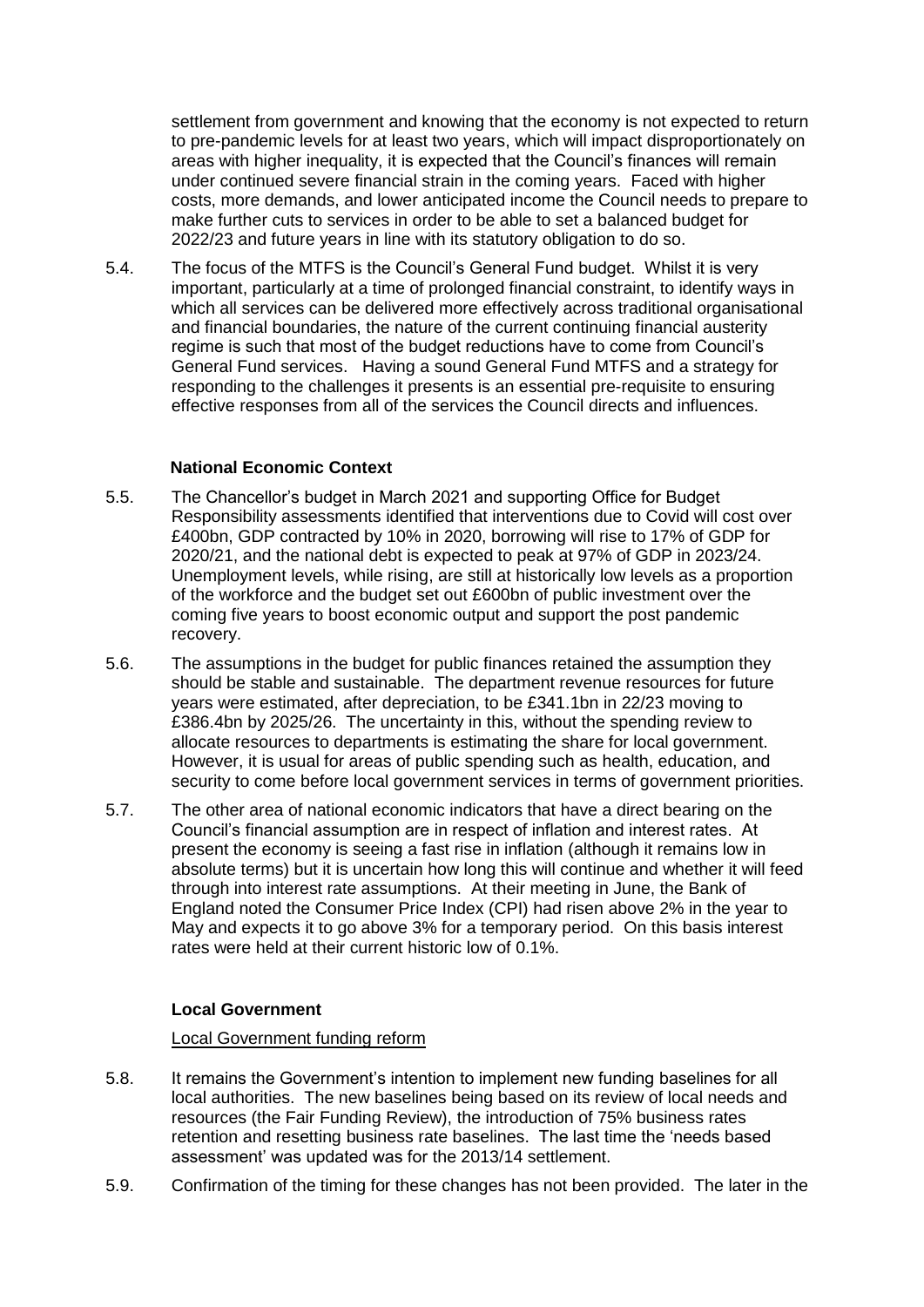year any changes are made, up to the local government settlement in November / December, the harder planning the allocation of resources to set a balanced budget for 2022/23 becomes.

- 5.10. On business rates, London continued the business rate pool for 2020/21. With the impact of Covid-19 the Council may now need to contribute to the pool. This depends on how the individual boroughs tax bases have been impacted through the period of disruption due to Covid, the business rates income compensation scheme, and how recovery of the tax base evolves. London ceased pooling for 2021/22 with no decision of future years at present.
- 5.11. The other elements of the impact of rolling over spending decisions pending the funding reform has been the rise in annual grants for specific services (e.g. better care fund, social care grant, homelessness grant). This limits councils ability to plan with any certainty and constrains local decision making on how to allocate resources. At the same time councils have been expected to continue to implement above inflationary council tax rises with council tax now providing nearly 50% of the Council's General Fund budget.

### **6. MTFS ASSUMPTIONS**

- 6.1. The resource envelope set out in this section of the report consists of the following elements:
	- The 'Settlement Funding Assessment' (SFA) which is the total of retained business rate income and business rate top-up.
	- Council Tax income.

#### **Settlement Funding Assessment (SFA)**

- 6.2. Local authorities receive funding from the government via the Settlement Funding Assessment (SFA). This previously consisted of a share of local Business Rates and a Revenue Support Grant (RSG).
- 6.3. The table below shows the forecast SFA over the next four years.

#### **Table 2: Make-up of Lewisham's 2021/22 and Estimated Settlement Funding Assessment, 2021/22 to 2022/23 to 2025/26**

| <b>Settlement Funding</b><br><b>Assessment</b> | 2021/22<br><b>Actual</b> | 2022/23<br><b>Forecast</b> | 2023/24<br>Forecast | 2024/25<br><b>Forecast</b> | 2025/26<br><b>Forecast</b> |
|------------------------------------------------|--------------------------|----------------------------|---------------------|----------------------------|----------------------------|
| <b>Main case</b>                               | Em                       | Em                         | £m                  | Em                         | Em                         |
| <b>Retained Business Rates</b>                 | 28.15                    |                            |                     |                            |                            |
| <b>Business Rate Top-up</b>                    | 95.15                    |                            |                     |                            |                            |
| Baseline Funding Level (BFL)                   |                          | 120.45                     | 113.90              | 109.39                     | 106.70                     |
| <b>Total SFA</b>                               | 123.30                   | 120.45                     | 113.90              | 109.39                     | 106.70                     |

#### **Business rates income**

6.4. In 2018/19, the government devolved 100% of Business Rates to London local authorities via the pilot pool. In 2019/20, the level of devolved Business Rates was changed to 75%. In London, this was shared between Local Authorities and the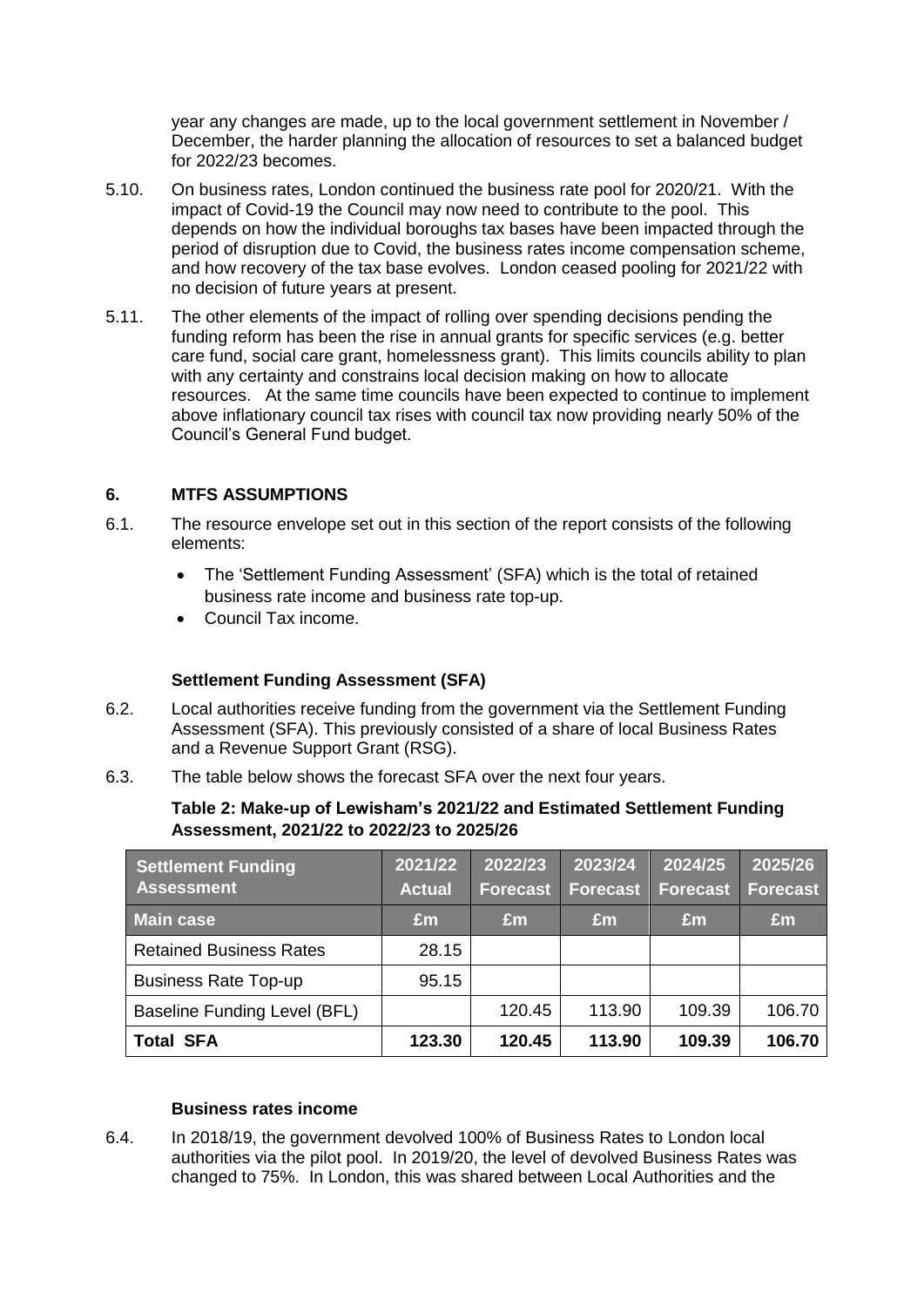GLA with 48% to local authorities and 27% to the GLA. In the 2019 Spending Round the government announced that other than the established Combined Authorities all sponsored pilots would end and revert to the original business rates system of distribution. Therefore, councils will return to the business rates shares as at 2017- 18, which means LAs will retain 30% of Business Rates and the GLA 37%. The RSG has been 'rolled-in' at this stage thereby phasing it out.

- 6.5. Changes to Business Rates retention were intended to be fiscally neutral by allowing the main local government grant (e.g. Revenue Support Grant) to be phased out and additional responsibilities devolved to local authorities or regions, matching the additional funding from business rates.
- 6.6. Through Covid-19 the national business rates system has been and continues to be significantly impacted. Given the level of reliefs and other uncertainties, in particular in relation to possible changing rateable valuations and tax collection levels, as the economy resets and recovers from Covid-19 the income assumptions for the Council's budget remain uncertain but assume government interventions will hold an assumed broadly stable position for this tax base for councils.
- 6.7. The forecast now assumes the reforms and the business rates reset will be implemented from 2023/24 although this has still to be confirmed. The government also operates a safety net for business rates with Lewisham's currently £7m below the £95m expected shown above.
- 6.8. As the London pool has been stopped for 2021/22 no assumptions are made in this MTFS on any risks or benefits should it be re-started.

### **The Fair Funding Review**

- 6.9. Central government funding for local authorities is based on an assessment of relative needs and resources. The overarching methodology that determines how much funding each authority receives annually was introduced over ten years ago and has not been updated since funding baselines were set at the start of the 50 per cent business rates retention scheme in 2013/14.
- 6.10. The government is undertaking the Fair Funding Review to update the needs formula and set new funding baselines. The government is proposing to simplify the funding formula based on a small number of key cost drivers such as population, deprivation, rurality/density, and area costs. The government has so far undertaken two consultation exercises. The consultation identified key areas that require a more detailed assessment of needs such as adult social care, children's services, highways and public transport, waste collection and disposal.
- 6.11. The MTFS assumes any impact will now be for the start of 2023/24.

#### **Council Tax income**

- 6.12. In considering savings proposals and the level of Council Tax, Members make political judgements balancing these with their specific legal responsibilities to set a balanced budget and their general responsibilities to stewardship of the Council's finances over the medium term.
- 6.13. As well as decisions about the level of Council Tax, Council Tax income is also affected by growth in the number of properties in the borough, the rate of Council Tax collection, and the Local Council Tax Reduction Scheme (LCTRS).
- 6.14. The government sets annually the limit by which council tax can be increased locally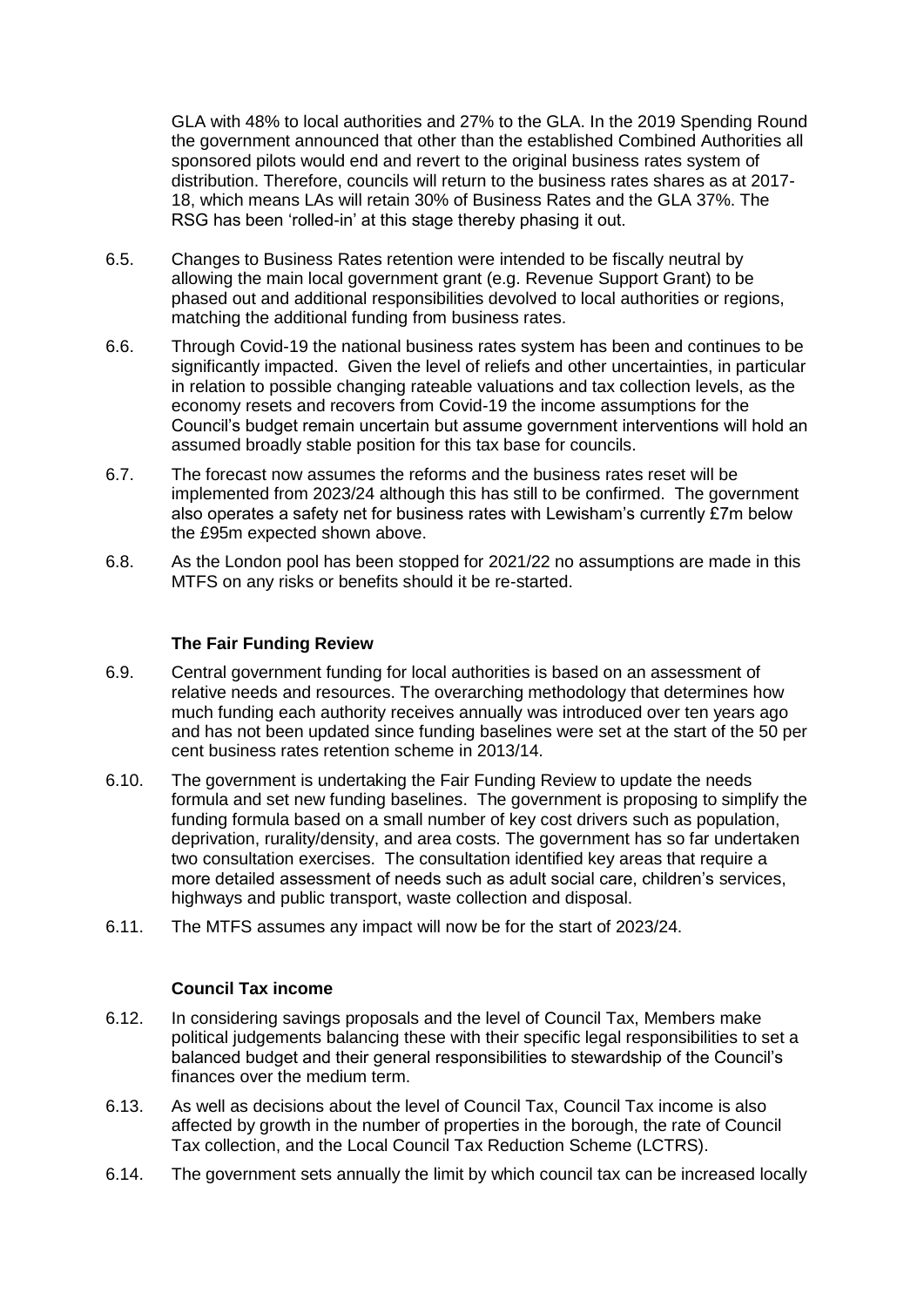without triggering the requirement to hold a referendum. Exceptionally this was set at 3% for the two year period 2018/19 and 2019/20. The level then reverted and was the set at 2% for both 2020/21 and 2021/22. Lewisham agreed increases for this element of the Council Tax of 1.99% for each of these years (2020/21 and 2021/22). The MTFS main case assumes this arrangement continues over the next four years.

- 6.15. The Social Care Precept is in addition to this. The Social Care precept was introduced by the government from 2016/17, and the percentages available to levy annually have varied over the six year period. In 2021/22 government gave Local Authorities the option of levying a 3% Social Care Precept over two years. This was agreed by the Council and the 3% included in the 2021/22 budget, with no precept assumed for 2022/23, nor for the latter years of the MTFS. This is pending the long awaited government proposals for the sustainable long-term funding of adult social care services which have still not been published. It therefore remains unclear whether and how the government's solution to the longer term funding of social care will include contributions via local authority taxation or grant.
- 6.16. In 2021/22, Council Tax was raised by 4.99% in total, i.e. a 1.99% core increase and the 3% social care precept increase as set out above. This generated additional funding of £5.8m.
- 6.17. For 2022/23, the MTFS main case assumes a 1.99% increase in core Council Tax and 1.99% in each year thereafter. This reflects the assumption that the Council will apply the maximum increase allowed without a referendum in 2022/23 and beyond. In addition, the MTFS assumes a 0.5% average increase in the Council Tax base for the four year budget period, based on Planning Service's housing trajectory. In total over the period this will add approximately £13m to the Council Tax income base over the four year period to 2025/26 but remains below the London target for housing supply in the borough. The MTFS also acknowledges the impact on collection rates from Covid-19 which dropped significantly. For each year from 2022/23 onwards the MTFS assumes life time collection rates will recover to prepandemic levels as follows: 95%, 96%, 97% and 97% respectively.
- 6.18. Forecast Council Tax income from 2022/23 to 2025/26 is set out in Table 3 using the assumptions in Appendix 1. The amounts collected here are after allowing for the cost of the Council Tax Reduction Scheme and any uncollected debts.

|             | 2022/23 <br>projection | 2023/24<br>projection | 2024/25<br>projection | 2025/26<br>projection |
|-------------|------------------------|-----------------------|-----------------------|-----------------------|
|             | £m                     | £m                    | £m                    | £m                    |
| Optimistic  | 125.23                 | 130.73                | 136.37                | 140.44                |
| <b>Main</b> | 122.92                 | 128.38                | 133.99                | 139.02                |
| Pessimistic | 119.29                 | 124.69                | 130.23                | 136.60                |

#### **Table 3: Council Tax Income Future Year Projections**

# **7. REVENUE EXPENDITURE ASSUMPTIONS**

7.1. In addition to the reduction in the level of resources available over the next four years, the Council faces a number of budget pressures which will add to the overall revenue expenditure, including ongoing pressures from the Covid-19 pandemic. This section of the report considers the effect such pressures will have on the future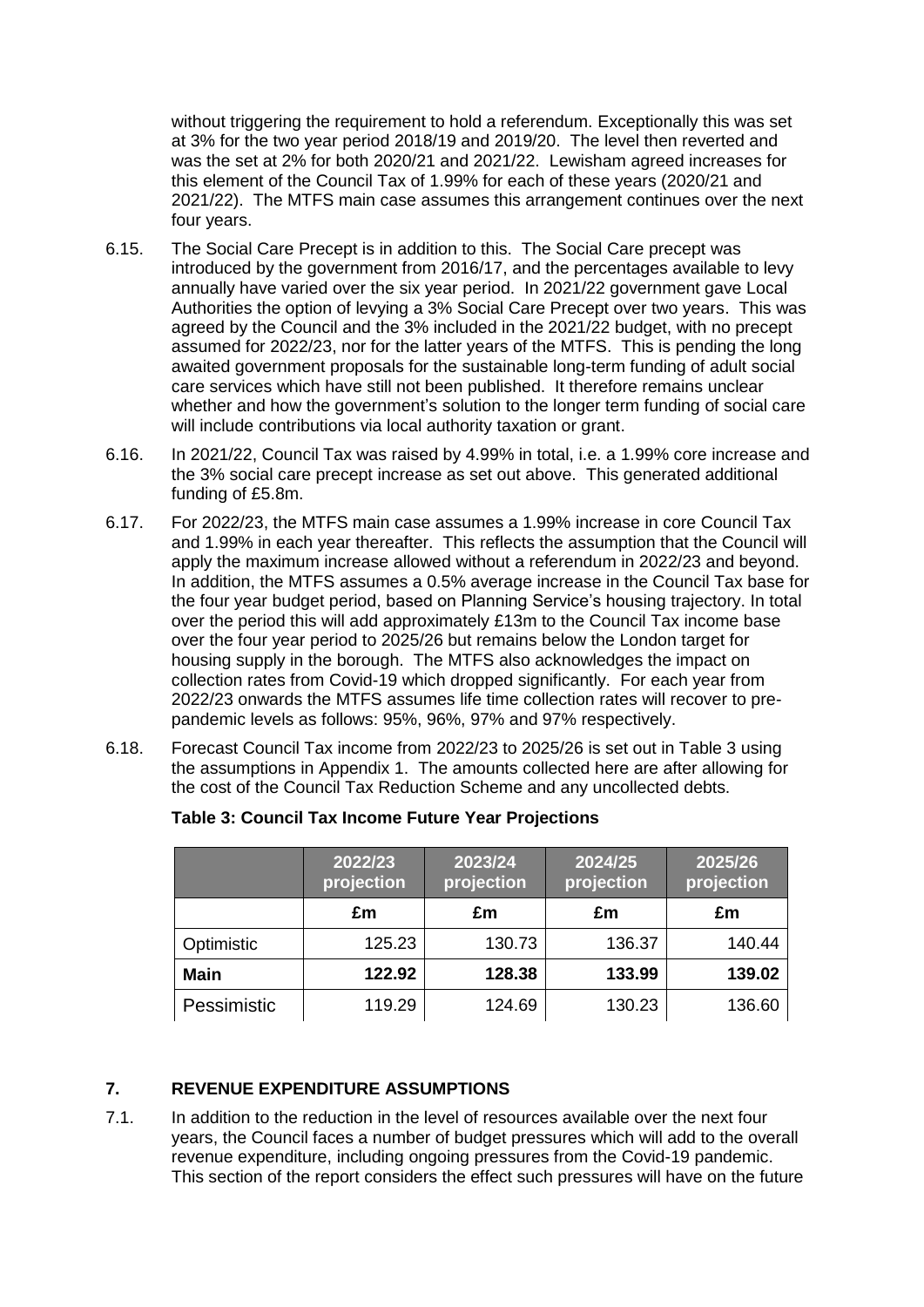years' revenue expenditure.

#### **Pay**

7.2. A pay award of 2.75% was agreed by the Greater London Provincial Council for 2020/21. The current offer for 2021/22 is 1.5% but this has yet to be agreed. Government has announced a policy of public sector pay restraint for 2021/22 meaning that all civil servants, police, teachers, armed forces, prison officers and the judiciary will receive a zero pay rise. It suggests that local authorities may choose to adopt the same policy, in the event that this is not the case this will be a pressure unfunded by government. However, in light of the expected inflationary pressures, and despite the constraints on public finances, the main model has assumed a 2% pay award for 2022/23 and assumed that pay awards will remain at 2% in future years.

### **General price inflation assumptions**

7.3. General price inflation is calculated on non-pay expenditure on General Fund services (excluding internal recharges and housing benefit payments). A proportion of this expenditure is contractual with indices linked to inflation but in many cases the Council is in a position to re-negotiate increases. For the purposes of these projections, it is assumed that all prices go up generally by inflation, which in 2022/23 has been estimated at 3% based on Bank of England forecasts returning to 2% by 2025/26.

#### **General fees and charges assumptions**

7.4. The Council's approach in the past has been to expect fees and charges it makes to rise in line with inflation unless there is a specific decision to increase them by more or less. In some cases, this will be outside the control of the Council (for example, where charge rates are set by statute). However, for the purposes of these projections of spending, it is assumed that on average fees and charges in aggregate will increase by inflation.

# **Further budget pressures and risks**

- 7.5. Forecasting the impact of demand changes is the most difficult aspect of the MTFS. But the MTFS needs to make allowance for the potential impact of these through the allocation of an amount for risks and pressures. The key challenges that impact on the demand for Council services are as follows:
	- **Population growth** this particularly affects people-based services such as adult and children's social care. But it also affects general demand for universal services such as leisure and cultural services and school places;
	- **Ageing population** this affects care for the very elderly but also impacts on care for younger adults and children with disabilities who are living longer as a result of improvements in medical care. It also has a direct impact on the funding the Council needs to provide for the London-wide concessionary fares scheme;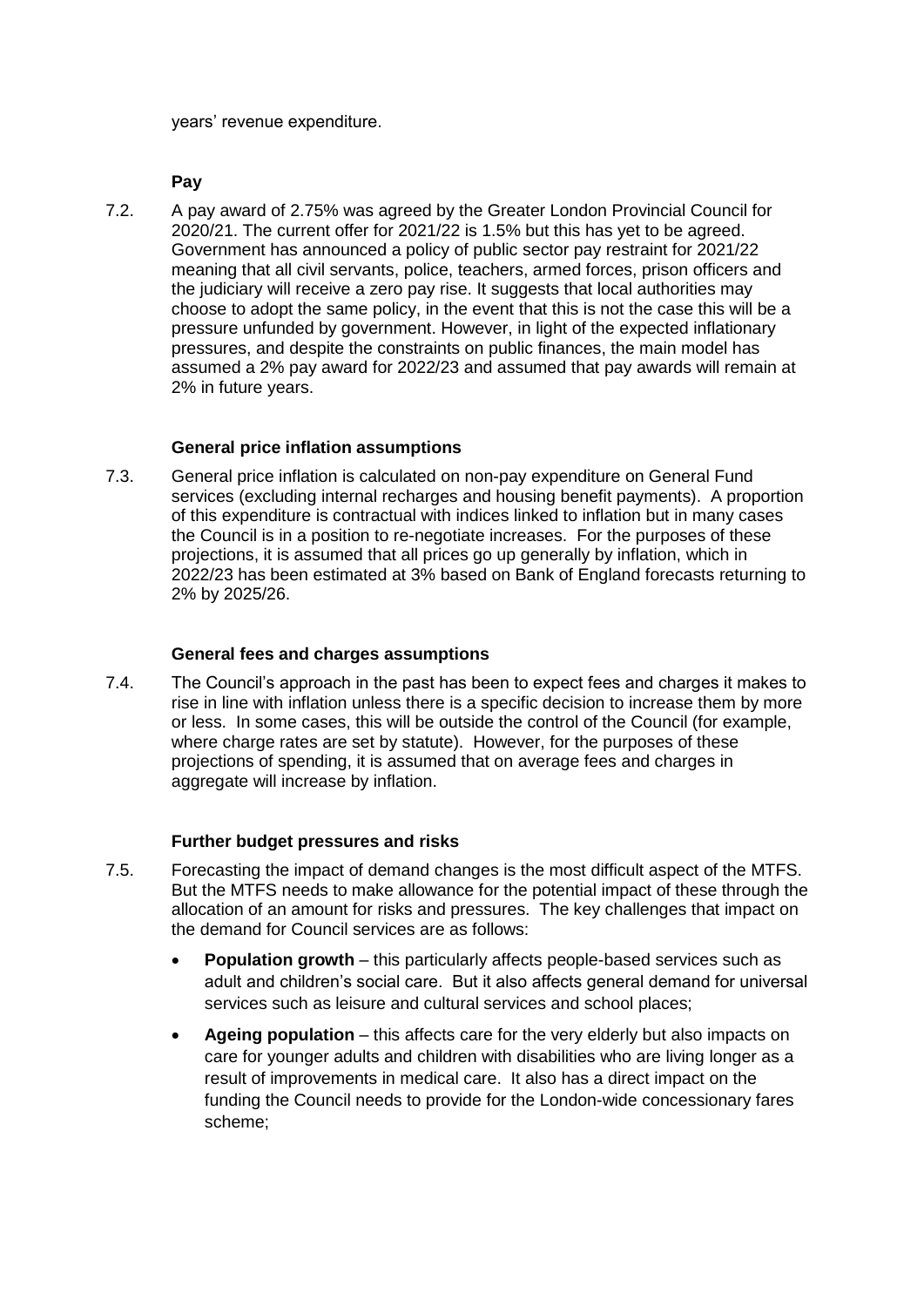- **Household growth** this impacts on General Fund property-based services such as refuse collection and waste disposal; highways, footpaths and street lighting; and more school places and additional health and care needs.
- **Impact of government policy** improvements in economic well-being and reduction in crime should potentially mean less demand for Council services. However, the shortage of housing, the impact of welfare changes, and policy toward people with No Recourse to Public Funds are all having a major impact on social needs within the borough. With deep and long lasting implications for the level and impact of poverty as set out in the 2019 United Nations report on the impact of austerity in the UK since 2010 and further evidenced through the impact of Covid on local communities in 2020/21 which further highlighted the current levels of inequality in society.
- **Impact of reducing preventative services** reductions in budgets for preventative services such as early years, the youth service and aspects of adult social care provision are likely to affect demand for more acute services including children at risk, children involved in crime, adults with drug and alcohol problems, adults in residential accommodation and so on; and
- **Regulations and standards** following the Covid pandemic, with new responsibilities for local government through anticipated funding changes and as councils respond to changes in community need; standards and ways of working are expected to change.
- 7.6. The Council is pro-actively trying to address these demand pressures and seeks to ensure, wherever possible, that the changes it has to make to services help residents and the community become more resilient and reduce rather than increase demand.
- 7.7. Other pressures, such as the cost of transition of children with disabilities into adult services or when specific grants are reduced or withdrawn, are assumed to be managed within service budgets.
- 7.8. To enable the Council to recognise these pressures and risks in a flexible way as they come to bear, the MTFS includes an annual provision corporately for growth from demand and other unavoidable pressures in the budget. The model assumes this will continue for future years, but that there is the slow reduction in this funding from the current level of £6.5m assumed for 2022/23 down to £5m in 2025/26.

#### **Specific grant assumptions**

- 7.9. The following assumptions have been made in the projections on specific grants which fund services. The general point is that within the Council's devolved budget management arrangements the funding position is noted and it is for the service to ensure that their spending is managed within the available grant. The main specific grants include:
	- **Public Health** this grant is £25.4m in 2021/22, an increase of £0.6m from 2020/21. Any future year changes to the public health budgets once announced will need to be the subject of further officer proposals to ensure expenditure on services matches the available grant.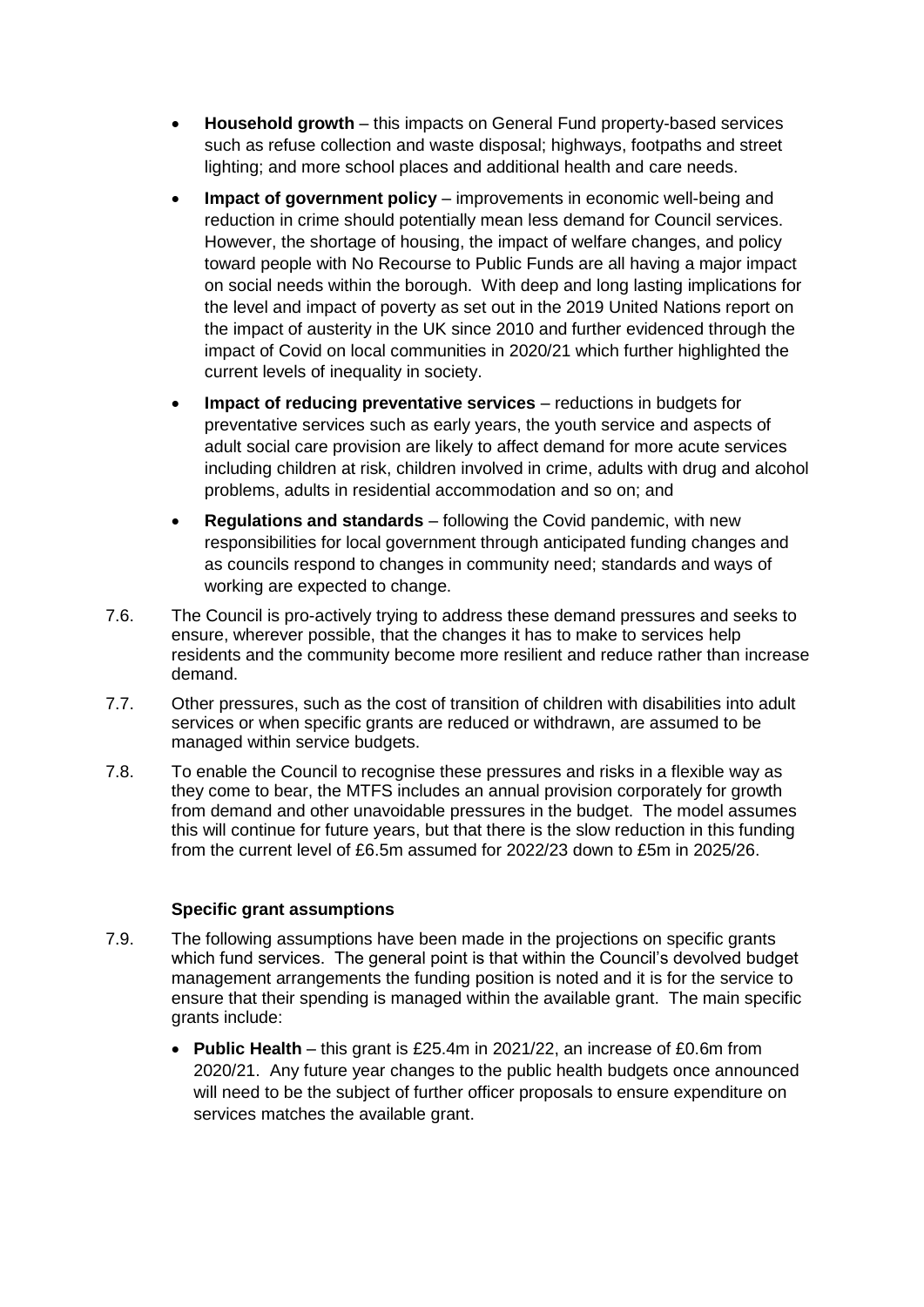- **Better Care Fund** (BCF) this funding increased to £23.3m in 2020/21. The Council receives approximately £8.9m of this funding via the local Clinical Commissioning Group (CCG) to support Council led services.
- **Improved Better Care Fund (iBCF)** In 2021/22, the iBCF was maintained at the 2020/21 level of £14.5m. This is intended to fund adult social care activity. Plans for its use, which have not yet been finalised, will also require the agreement of the CCG. The grant is likely to be spent in substantially the same way as in 2020/21.
- **Other grants** the Council receives a number of other grants. Pending a full financial settlement for local government these have increased in recent years, in number and scale, and therefore post a greater risk to the Council's budget as they are only annual. These include recent s31 grants which supplement business rates, social care, and special education needs as well as some other relatively small or directly related to specific projects.

A number of the smaller ones come from the Greater London Authority; for example, funding we receive from the London Mayor's Office for Policing and Crime (MOPAC) to support crime reduction work.

Any changes to these grants will have to be met with an equivalent reduction in service spend to ensure it will have a neutral impact on the Council's overall budget gap.

#### **Other Income and Expenditure Items**

7.10. There are other income and expenditure items in the Council's budget which are mainly non-service specific. These consist of the following elements:

#### Capital financing charges

- 7.11. Capital financing costs include all revenue costs relating to the Council's outstanding borrowing which comprises repayment of principal and interest charges. It also includes provision for capital spending which is charged directly to revenue and repayment of historic debt in respect of the former Inner London Education Authority. These costs are offset by principal and interest repayments from the Catford Regeneration Partnership Limited, Lewisham Homes, and interest on the Council's investment balances.
- 7.12. The main factors that affect the forecasting of capital financing costs are the level of additional borrowing for capital purposes, the level of the Council's cash balances, and interest rates. The MTFS assumes that capital spending will be funded either from grant, capital receipts, capital reserves (including S106 and CIL), be charged direct to revenue or borrowing.
- 7.13. Changes to interest rates should not affect borrowing costs as the Council borrows long term (typically 30 plus years) at fixed rates. It also assumes that cash balances remain at their current level in the immediate future. If interest rates rise the Council receives more interest on balances invested. However, the projections have not built in any assumptions about changes to interest rates as their scale is likely to be limited and the timing remains uncertain.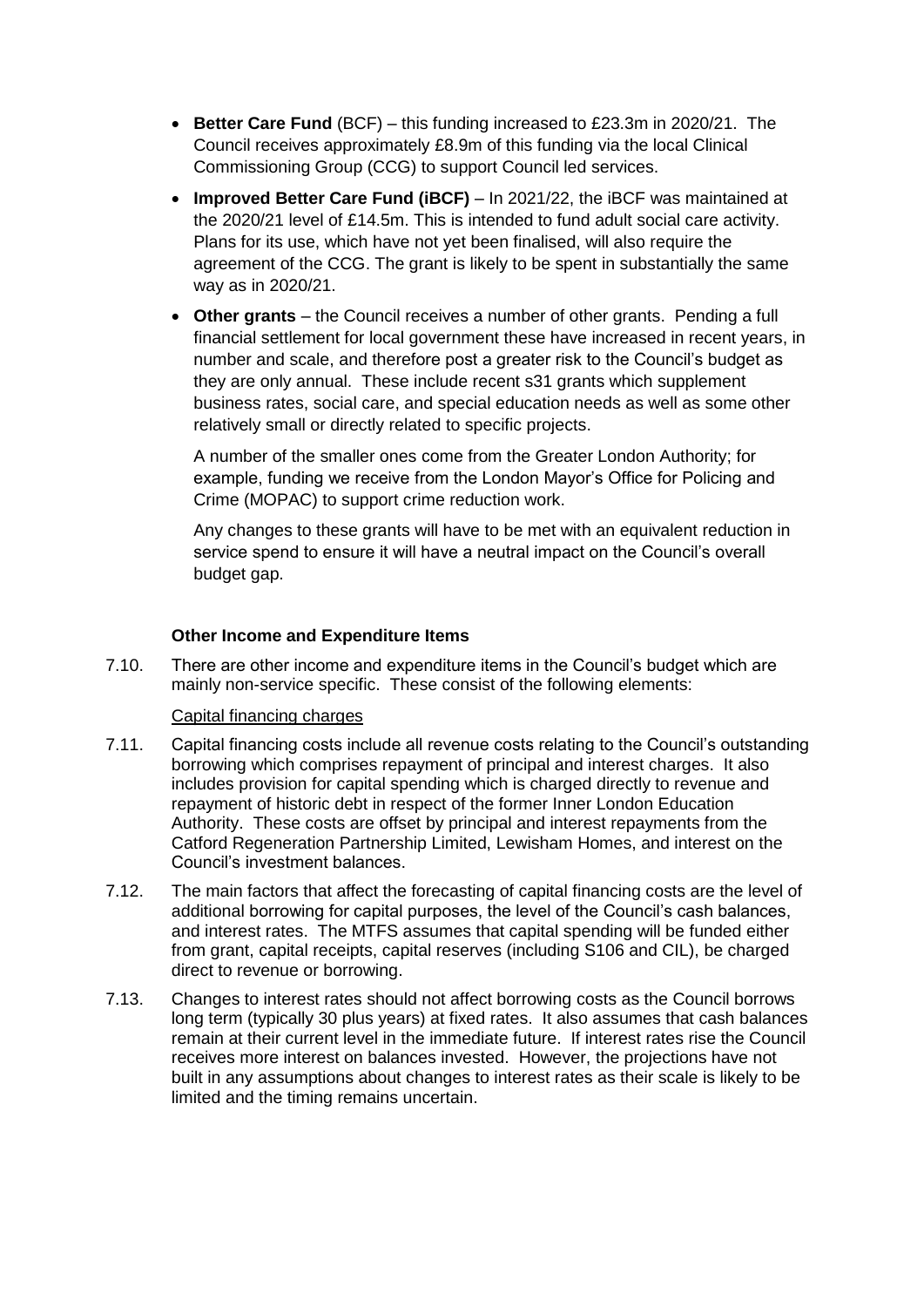Levies

7.14. These cover the London Pension Fund Authority, the Environment Agency and Lee Valley. It is assumed these will stay at similar levels for future years.

#### Added years pension costs

7.15. In the past, staff who retired early were awarded additional assumed years in the Pension Fund with the additional cost being charged to the General Fund. Although added years stopped being awarded some years ago, the Council has an on-going commitment for those staff who were awarded added years in the past.

#### **Other known future years' budget adjustments**

- 7.16. There are further adjustments that are included within the budget projections for future years, funded from the £6.5m corporate provision stated in para 7.8 above:
	- **Concessionary fares** the cost of concessionary fares to the Council changes each year to reflect increases in population entitled to concessionary fares, increases in fares themselves, and changes to the basis for allocation of costs between boroughs. The projections now assume an annual increase of £0.5m for the period 2022/23 to 2025/26. This was decreased in 2021/22 to reflect the impact of Covid on public transport usage, but this is expected to return to previous levels and require additional funding.
	- **Highways and footways maintenance** the 2014/15 budget report included a proposal to switch highways and footways maintenance funding from capital to revenue in order to avoid the build-up of prudential borrowing charges. To fund this, it was agreed that £0.35m growth would be provided each year in the revenue budget together with funding that would be released within the capital financing charges budget as a result of prudential borrowing no longer being required. This expected to be achieved in 2023/24.
	- **Pension Fund Contributions** *–* It is anticipated that, due to recent court rulings impacting all local government pension schemes and the continuing maturing of the Lewisham fund with fewer members contributing, additional contributions will be required into the Council's pension fund in coming years. It is assumed that up to a further £1m per annum will be needed from the next valuation.
	- **Service investments –** these range across a number of areas and are being monitored as the Council's recovery and transition planning from Covid 19 develops. They include: cost of market changes in areas such as social care and leisure services, demand for housing and temporary accommodation in particular, need to develop stronger economy and partnership relationships across the Borough, and other changes due to government policy and funding.

#### **New Homes Bonus**

7.17. The New Homes Bonus (NHB) was a grant paid via a top slice of the business rates collected nationally (i.e. ring fenced local government monies) for a fixed period by central government to incentivise and reward local councils for increasing the number of homes in use. Growth in the number of properties in Lewisham in line with the London Housing plan has driven the share of the New Homes Bonus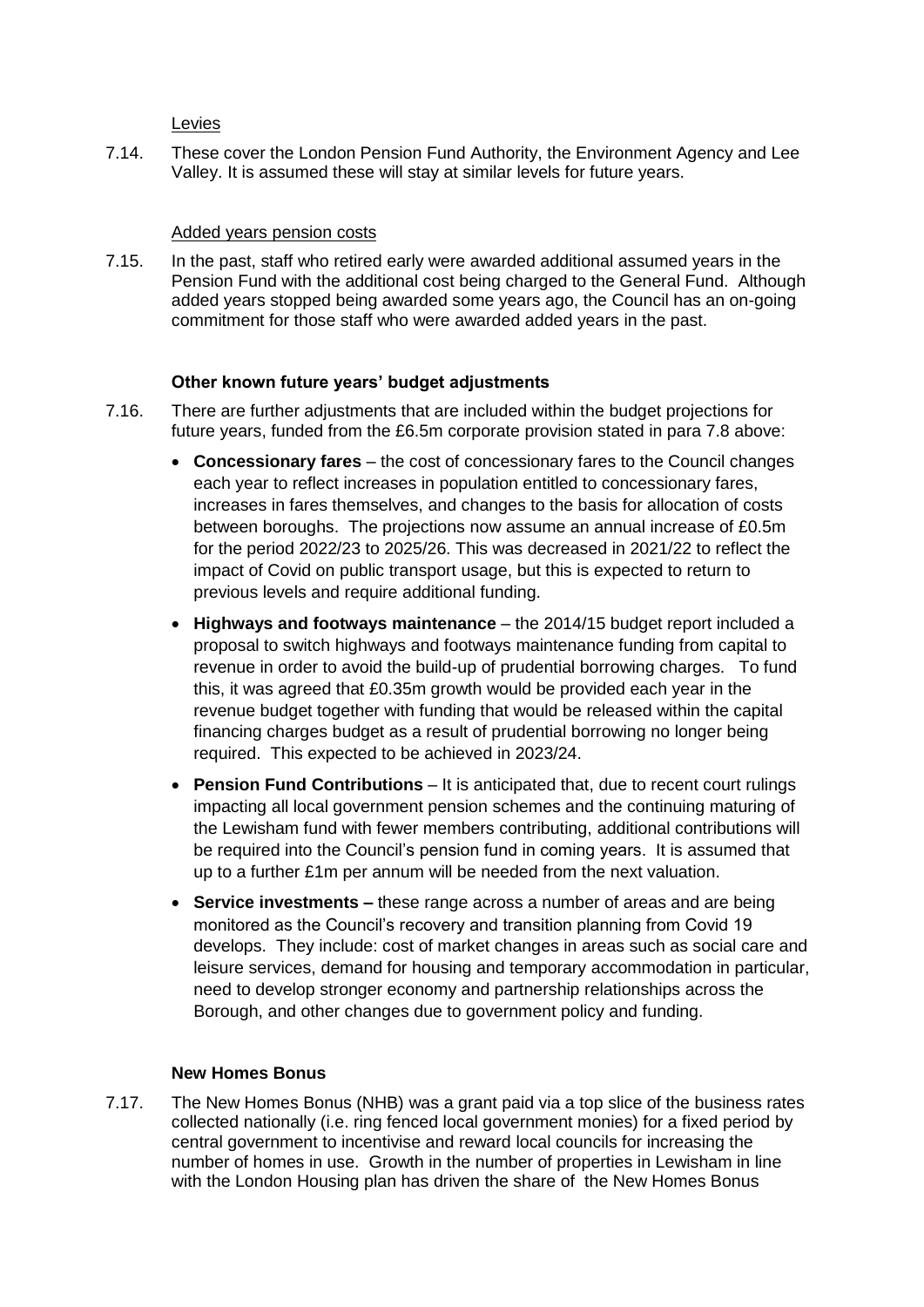received.

- 7.18. The Government has announced that the scheme will not continue its current form with legacy payments for previous growth only, which run off in 2022/23. The Government has not consulted on any replacement scheme.
- 7.19. Over the past two years, as set out in the budget, the NHB received has been used to fund investment in service transformation and change work.

### **8. GENERAL FUND BUDGET GAP**

8.1. Using the medium term resource envelope and revenue expenditure projections stated above, the resulting overall forecast position for the authority is shown in Table 4 below: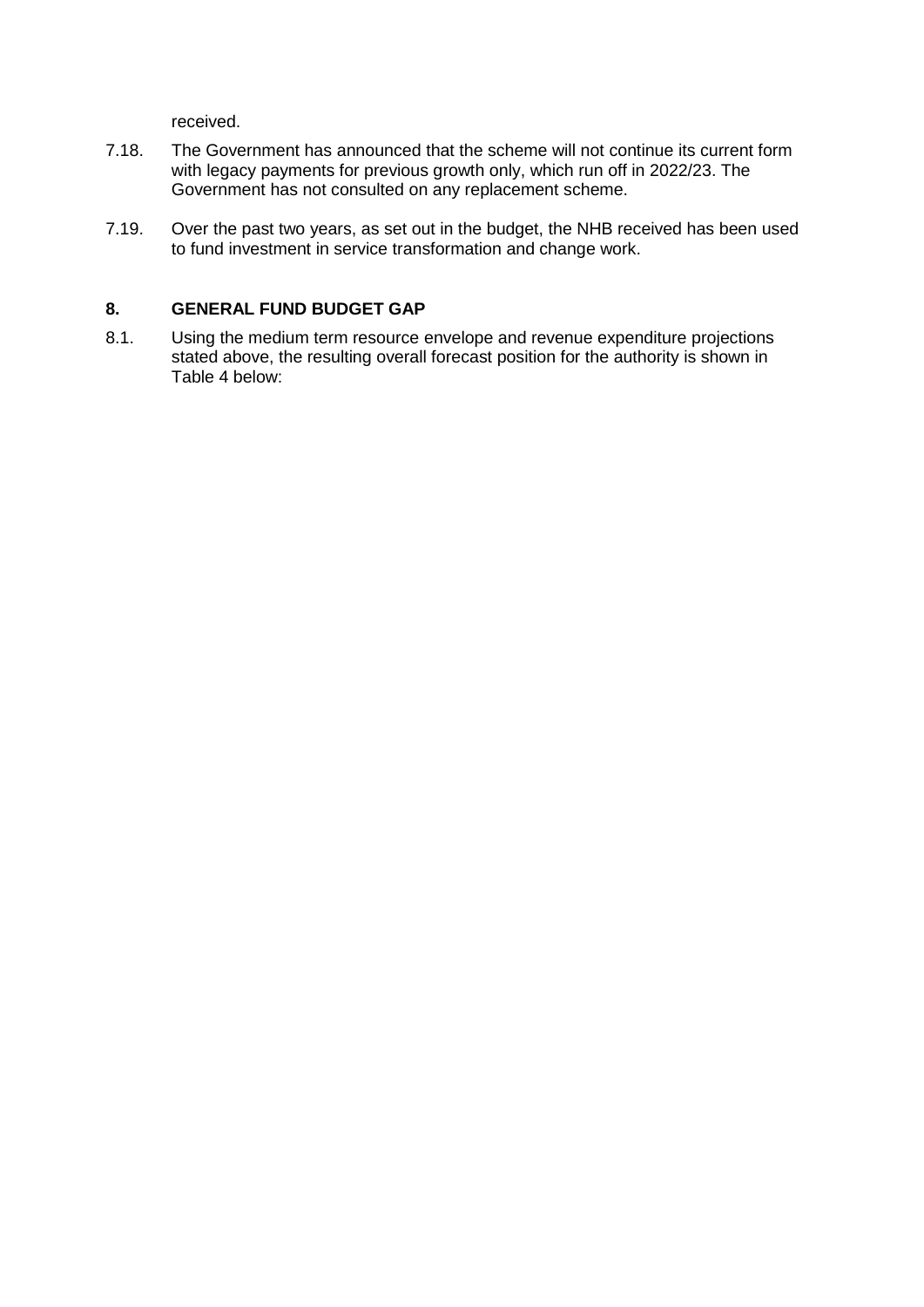# **Table 4: Summary of Projected Financial Position**

|                                              | <b>Optimistic Case</b> |          |         | <b>Main Case</b> |           |          | <b>Pessimistic Case</b> |         |            |          |         |         |
|----------------------------------------------|------------------------|----------|---------|------------------|-----------|----------|-------------------------|---------|------------|----------|---------|---------|
|                                              | 2022/23                | 2023/24  | 2024/25 | 2025/26          | 2022/23   | 2023/24  | 2024/25                 | 2025/26 | 2022/23    | 2023/24  | 2024/25 | 2025/26 |
|                                              | £m                     | £m       | £m      | £m               | £m        | £m       | £m                      | £m      | <b>f</b> m | £m       | £m      | £m      |
| <b>Business Rates Baseline Funding Level</b> | 121.401                | 121.401  | 116.703 | 114.083          | 120.449   | 113.896  | 109.392                 | 106.702 | 112.916    | 105.700  | 101.220 | 98.337  |
| BR S31 Grant and Pool Growth                 | 3.000                  | 3.000    | 3.000   | 3.000            | 3.000     | 3.000    | 3.000                   | 3.000   | 3.000      | 3.000    | 3.000   | 3.000   |
| <b>Business Rates Collection Fund</b>        | (4.000)                | (4.000)  | (1.000) | 0.000            | (4.000)   | (4.000)  | (1.000)                 | 0.000   | (4.000)    | (4.000)  | (1.000) | 0.000   |
| <b>Council Tax</b>                           | 126.030                | 130.527  | 135.169 | 139.237          | 118.29    | 122.52   | 127.53                  | 132.02  | 122.092    | 126.490  | 131.031 | 136.396 |
| <b>Council Tax Collection Fund</b>           | (0.800)                | 0.200    | 1.200   | 1.200            | (1.800)   | (0.800)  | 0.200                   | 1.200   | (2.800)    | (1.800)  | (0.800) | 0.200   |
| <b>Total Resources</b>                       | 245.631                | 251.127  | 255.072 | 257.520          | 242.367   | 241.277  | 245.382                 | 248.719 | 231.208    | 229.390  | 233.451 | 237.933 |
| Total Revenue Expenditure                    | 254.589                | 256.434  | 261.553 | 265.559          | 255.045   | 253.690  | 252.254                 | 256.436 | 255.501    | 243.057  | 240.927 | 245.089 |
| <b>Budget Gap</b>                            | 8.958                  | 5.306    | 6.481   | 8.039            | 12.678    | 12.413   | 6.872                   | 7.717   | 24.293     | 13.667   | 7.476   | 7.156   |
| <b>Approved Savings</b>                      | $-10.410$              | $-3.237$ | 0.000   | 0.000            | $-10.410$ | $-3.237$ | 0.000                   | 0.000   | $-10.410$  | $-3.237$ | 0.000   | 0.000   |
| <b>Additional Annual Savings Required</b>    | $-1.452$               | 2.069    | 6.481   | 8.039            | 2.268     | 9.176    | 6.872                   | 7.717   | 13.883     | 10.430   | 7.476   | 7.156   |
| <b>Cumulative Savings Required</b>           | $-1.452$               | 0.617    | 7.098   | 15.137           | 2.268     | 11.444   | 18.316                  | 26.033  | 13.883     | 24.313   | 31.789  | 38.945  |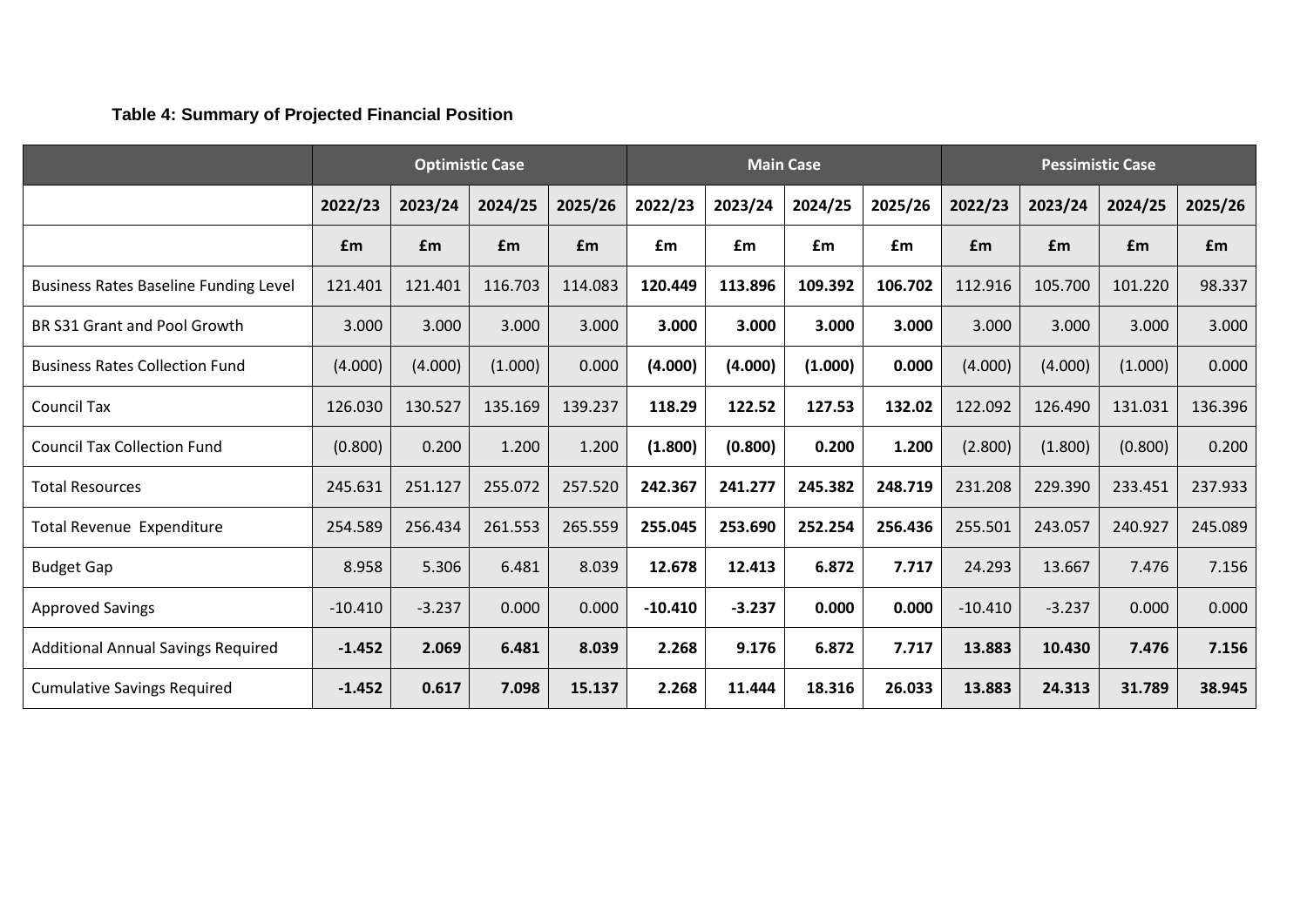- 8.2. Taking the main case scenario as the expected position, the MTFS shows the annual measures required to bridge the budget gap from 2022/23 to 2025/26 as £2.268m, £9.176m, £6.872m, and £7.717m, respectively in each year. A total of £26m over the four years to 2025/26. It is important to note two things. Firstly, any of the pressures not addressed in service spending through 2021/22 will add to the cuts target for 22/23. Secondly that, whilst not formally approved by Mayor & Cabinet, the cuts offered up in 2020/21 for 22/23 and 23/24, £10.4m and £3.2m respectively, are included within these MTFS figures. If these are no longer deliverable then the budget gap increases proportionately.
- 8.3. It is also important to note that the MTFS has been prepared on the basis that all of the circa £7m of delayed savings from 2020/21, plus the £28m of cuts taken for 2021/22 will be delivered, and that there are no overspends. If this is not the case then the relatively small budget gap for 2022/23 will increase proportionately.
- 8.4. The optimistic case scenario has been modelled to show the effect that positive changes in the assumptions will have on the overall budget gap. Here the cumulative budget gap to 2025/26 reduces by approximately £11m to £15.137m. This is based on lower predicted cuts to baseline funding and higher increase in the Council Tax base.
- 8.5. The pessimistic case scenario reflects the impact of certain risks having a more severe impact. The cumulative budget gap to 2025/26 increases by approximately £13m to £39mm. This scenario demonstrates the difficulty the Council could potentially face if the impact of funding cuts are higher and Council Tax base and collection rates are lower than expected, and the future years impact of Covid-19 for service pressures are not supported by government.
- 8.6. The next section of this report looks at how the Council continues to address the gap in order to produce a balance budget.

# **9. ADDRESSING THE BUDGET GAP AND TIMETABLE**

- 9.1. Officers continue to work on implementing delayed cuts from 2020/21 not implemented due to the impact of Covid 19, the £28m of new cuts taken into the budget for 2021/22, while managing the ongoing impact of Covid-19 and recovery from it. This work is discussed more fully in the quarter one financial monitoring reported to Mayor & Cabinet on the 14 July 2021.
- 9.2. Once the current year's financial position is known with greater certainty then it can be established whether a full cuts process will be needed for 2022/23 or it can concentrate on early planning for the years 2023/24 onwards. The timetable below sets out the process over the summer to ensure that this can be fully considered and to allow officers time to put forward ideas as needed.
- 9.3. The initial work by officers will be to review the cuts put forward last year for 2022/23 and 2023/24 to ascertain whether these remain deliverable. If they are then they can be refined or further developed as necessary and brought forward for pre-scrutiny ahead of Mayor and Cabinet as per the timetable.
- 9.4. Where the cuts already identified are no longer deliverable, officers will work over the summer to design alternatives. The intent being to continue to do this in a collaborative and thematic way led by the Senior Leadership Team (SLT) under the guidance of the Executive Management Team (EMT).
- 9.5. The objective is to identify cuts in a manner that will support the Council's recovery from Covid and transition to delivering future services within the available financial resources on a secure and sustainable basis. These individual proposals, as well as identifying the financial changes, will need to include any necessary public consultations required, timelines for internal changes consistent with the Council's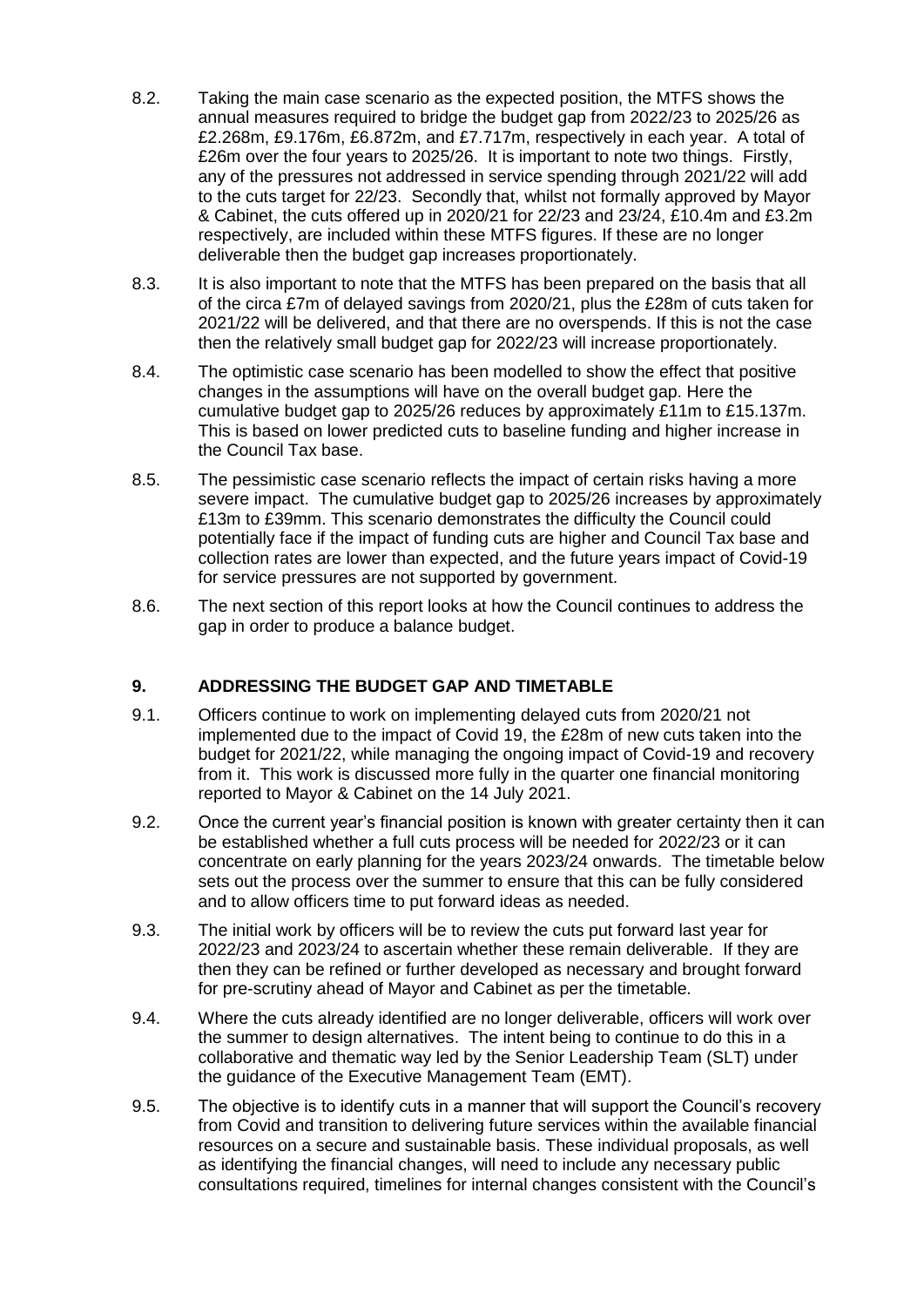policies for managing change, and detailed consideration of any implications, for example legal and equalities. The covering cuts report will then analyse these implications in the round aggregate to support Members assessment of the options and their impact on the Borough as a whole as well as individually.

9.6. The themes for bringing forward future year cuts is being reviewed as the Council firms up the Covid recovery priorities through the Future Lewisham themes. They may therefore change. For reference they are currently:

# **A – Productivity**

- 9.7. Over the past three years the Council has been on a significant journey to improve the availability, flexibility and security of it technology infrastructure. This was further given a boost with the rapid and successful move at the start of the Covid 19 response to getting all staff online and able to work remotely and across different services.
- 9.8. The investments to make these changes were also about seeking to streamline decision making, governance and policy frameworks, and automate more transactional work to make processes more efficient and capture a productivity gain. The theme will focus on how these benefits are being tracked and where necessary identify where fewer resources are now needed.

# **B – Joint working**

- 9.9. The Council continues to listen and consult with its partners to understand how the impacts of Covid 19 and the resulting economic and community changes are driving different needs and expectations for Council services.
- 9.10. This theme explores and pushes the boundaries of how we might work differently within the Council but also how we work with our residents, our communities, our voluntary sector, anchor institutions and strategic partners. A significant strand of this theme is working closer with our health partners.
- 9.11. As well as addressing the immediate financial challenge this work will also lay the foundations for longer term successful working. The intention here is to identify opportunities at less cost with our partners to deliver shared outcomes.

# **C – Service reconfiguration**

- 9.12. In addition to the productivity point above, there will be opportunities to change how the Council engages with customers and delivers services. For example; our front door services are now largely operating online and via the call centre with appointments available where necessary.
- 9.13. There are also opportunities, through better collaborative working, to review how different services serving the same customers might better come together to do this. In addition to external customers this theme will also look at the relationships and role of corporate functions supporting frontline delivery.
- 9.14. Extending the productivity theme above, there will be opportunities to change how the Council engages with customers and delivers services. For example; our front door services are now largely operating online and via the call centre with appointments available where necessary. There are also opportunities, through better collaborative working, to review how different services serving the same customers might better come together to do this and strengthen the organisation's culture.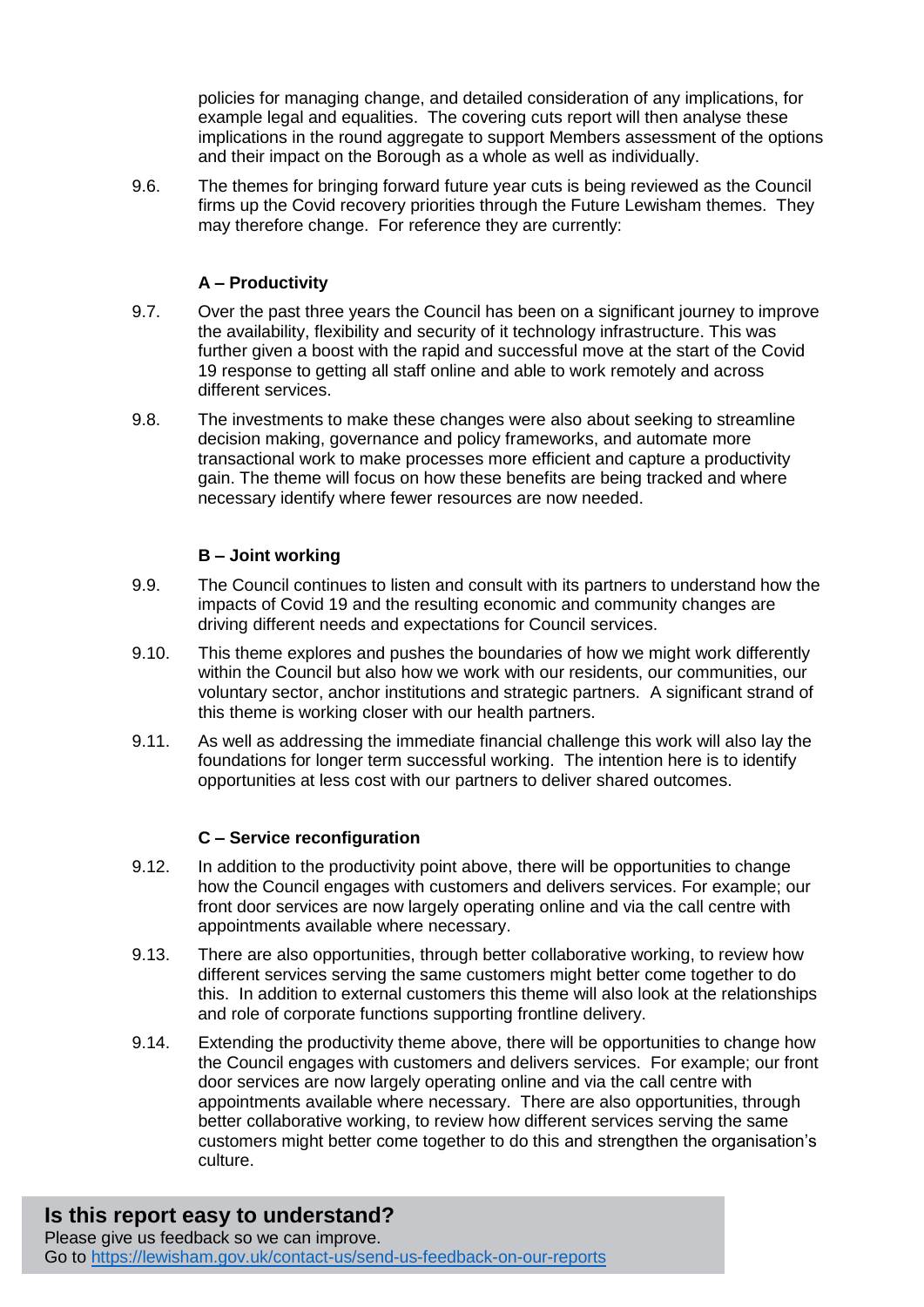### **D – Asset realisation**

- 9.15. As well as looking at the revenue budget considerations, it is important that the Council also reviews its assets and capital programmes to maximise efficiencies where possible. With changing ways of working and different service delivery mechanisms the Council may not require the same asset base. From this work there could be running cost savings and there may be some one-off receipts that could be used to support longer term transformation plans which take longer to realise.
- 9.16. The council has extensive landholdings across the Borough ranging across a broad base of office, commercial and service/operational estate. While these changes are for future years, through this strategic theme the Council can unlock social, economic and financial benefit from its considerable landholdings within Lewisham.

#### **E – Commercial approach**

- 9.17. The Council has been championing the development of greater commercial understanding and rigour in its service offering and contractual relations with third parties. This has been around increasing the rigour and improving contract management and supplier relationships as well as achieving greater social value alongside financial return from engaging in such activities.
- 9.18. On the income side work will continue through this theme to assess the culture and approach to considering risk and reward in the Council's commercial dealings and collection of debt. It will also review how sales, fees and charges are set relative to benchmarks and assess market potential to ensure rates are set at the optimum level in line with the Council's priorities.

#### **F – Better demand management**

- 9.19. As much as the Council has a significant number of statutory services to deliver it also has discretion about how it does so. This enables services to ensure the value for money of provision within the overarching responsibility for stewardship of the public pound. Aligned with this, preventative work can lead to better outcomes for less cost in the long run compared to the need for crisis intervention.
- 9.20. For the larger services, in particular adult and children social care but also environment services when considering levels of waste, how this translates into demand management around when users are engaged with the support they are offered has a the potential for promoting greater independence and significant budget impacts.
- 9.21. The approach to this theme has been to explore opportunities to focus on volume and cost and the means by which they can be reduced, diverted, or shared.

# **TIMETABLE**

9.22. The timetable to deliver the necessary cuts and Budget for 2022/23 is as set out below.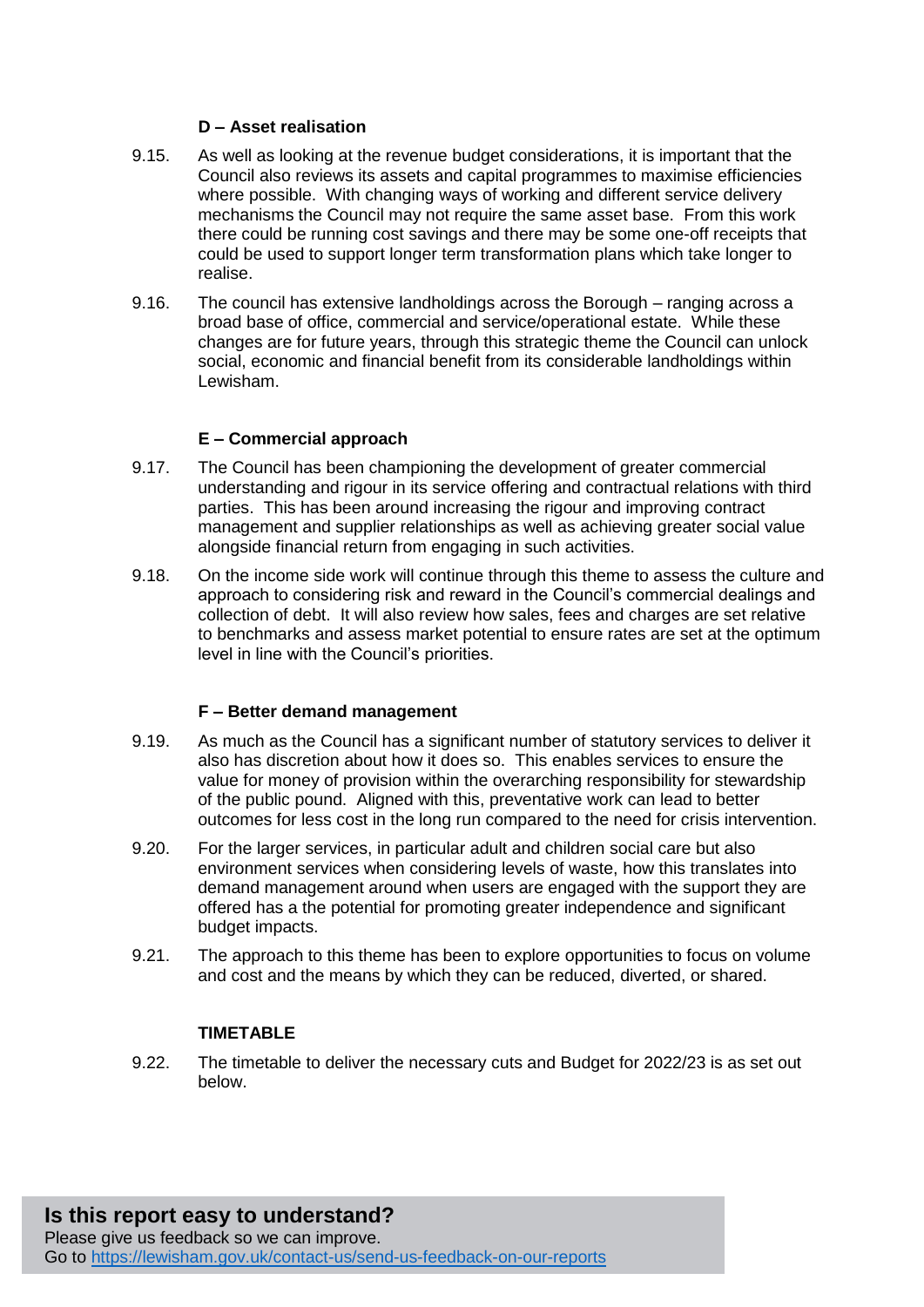| Date / Month                | <b>Key Stage</b>                                                                                                                    |
|-----------------------------|-------------------------------------------------------------------------------------------------------------------------------------|
| 11 June 2021                | Budget recap to SLT emphasised risks of not delivering<br>approved cuts. SLT was agreed an earlier start to future cuts<br>helpful. |
| 23 June 2021                | MTFS overview presented to EMT                                                                                                      |
| 7 July 2021                 | MTFS presented to PASC                                                                                                              |
| 14 July 2021                | MTFS presented to M&C                                                                                                               |
| July - October              | Services work to confirm:                                                                                                           |
|                             | i) that the current £33m of cuts and pressures will be managed<br>and delivered in full;                                            |
|                             | ii) that the £10m of cuts for 2022/23 remain valid and can be<br>formally offered to Members and M&C                                |
|                             | iii) that if any of these can't, then alternative cuts are<br>developed and offered instead; and                                    |
|                             | iv) new cuts are identified for any pressures emerging from the<br>recovery to business as usual unsupported by Covid monies        |
| September /                 | Medium term financial planning and monitoring.                                                                                      |
| October 2021                | Chancellor's Autumn Budget                                                                                                          |
| 2 November<br>2021          | <b>Cuts to Healthier Select Committee</b>                                                                                           |
| 4 November<br>2021          | <b>Cuts to Safer Stronger Communities Select Committee</b>                                                                          |
| 10 November<br>2021         | <b>Cuts to Sustainable Development Select Committee</b>                                                                             |
| 18 November<br>2021         | <b>Cuts to Housing Select Committee</b>                                                                                             |
| 25 November<br>2021         | Cuts to Children and Young People Select Committee                                                                                  |
| November /<br>December 2021 | <b>Provisional Local Government Finance Settlement</b>                                                                              |
| 1 December<br>2021          | <b>Cuts to Public Accounts Select Committee</b>                                                                                     |
| December                    | Early work through scrutiny and M&C to agree DSG, HRA, and<br>Capital elements of the budget for January Council meeting.           |
| 8 December<br>2021          | <b>Cuts to Mayor and Cabinet</b>                                                                                                    |
| 12 January 2022             | Council Tax Base agreed by Council                                                                                                  |
|                             | Draft Council Budget for 2021/22 prepared                                                                                           |
|                             | Business rate payers consultation launched                                                                                          |
| 27 January 2022             | Draft Council Budget 2022/23 to PASC                                                                                                |
| 2 February 2022             | Budget 2022/23 to M&C                                                                                                               |
| 9 February 2022             | Budget 2022/23 Update to M&C (if required)                                                                                          |
| February 2022               | Greater London Authority sets their Precept for 2022/23                                                                             |
| 23 February<br>2022         | Council approves Budget & Council Tax for 2022/23 (NB this<br>may be pushed back a week depending on the GLA timetable)             |

# **Is this report easy to understand?**

Please give us feedback so we can improve. Go to<https://lewisham.gov.uk/contact-us/send-us-feedback-on-our-reports>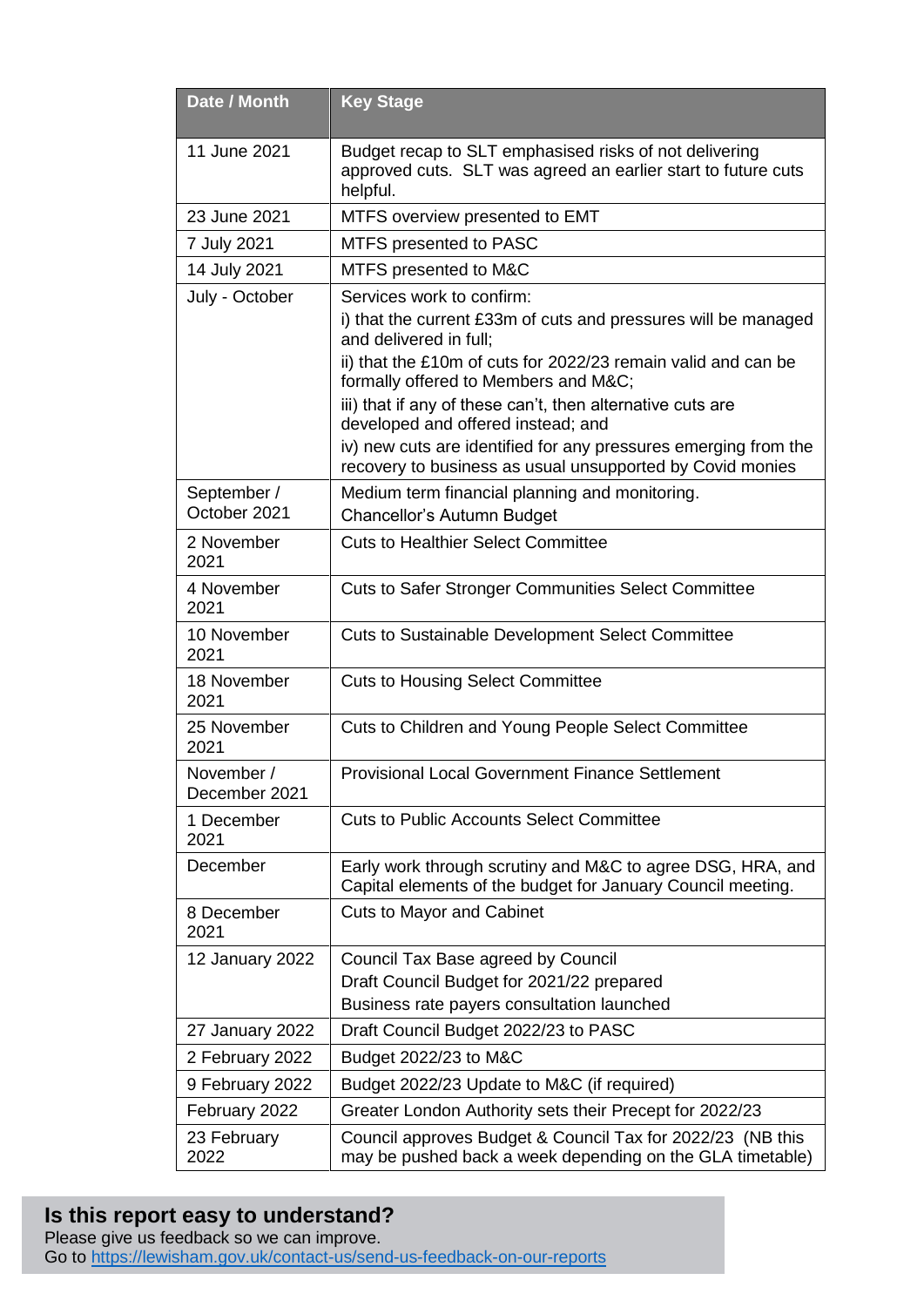9.23. Once the in-year service monitoring position is more certain and the Chancellor's Autumn Budget announced, it may be necessary to bring an updated MTFS forward to update on the assumptions and plans outlined in this report.

### **10. Risks**

- 10.1. There are a number of risks facing the Council in setting its MTFS for the period 2022/23 to 2025/26. The key issues are discussed below.
- 10.2. The full impact of Covid is still yet to be known, both in terms of the financial impact on the Council and its residents, but also in terms of the boroughs residents and its economy. It's clear that whilst the pandemic continues it will be increasingly difficult to separate out our underlying 'business as usual' pressures from those Covid related. Covid may be masking underlying service position in terms of pressures and risk, providing less time and resource to properly plan for and manage these. The regular financial monitoring will be critical in ensuring that this is reported and action taken in a timely manner. Whilst we remain unclear on the levels of Covid funding that we will receive it is realistic to assume that this will not be at the previous year's levels to cover all of the in-year pressures for 2021/22 and any permanent or semi-permanent changes to underlying services.
- 10.3. Funding uncertainty and risk. The Fair Funding review has been delayed previously and is now long overdue, however it is unlikely that Government will be publishing this in 2021 given the continuing distraction of the pandemic. Whilst we can assume that a roll forward in funding from 2021/22 into 2022/23 is likely, as the reality of the scale of economic recovery bites and the national cost of the pandemic crystallises, it can be assumed that Local Government funding will be reduced. This will place even greater dependence on Council Tax and local income or cost reduction measures at a time when all of the Government support measures for residents, such as furlough, have ended.
- 10.4. The scale of the cuts taken in 2021/22, coupled with the persistent overspend still remaining, increases the risk that the current relatively modest budget gap for 2022/23 could increase if the current budget cannot be delivered in full. A number of the cuts were ambitious and required transformation and resources to deliver, much of which has been diverted into our Council's current response to the pandemic.
- 10.5. The progress and outcomes of the capital strategy and programme review work reporting to M&C in July are not yet known. If the capital strategy and its associated risks (given the scale and pace of delivery) put more pressure on the revenue budget (e.g. through abortive costs, overspends, new or extended projects, etc.) this will add to the cuts targets required.

# **11. CONCLUSION**

- 11.1. The Medium Term Financial Strategy sets out initial estimates based on uncertain assumptions for the funding of local government to prudently anticipate the scale of financial challenge the Council will face over the medium term to 2025/26.
- 11.2. The next stages in the development of the financial strategy will be further refinement of the Council's longer term forecasting in light of the next Spending Round, Local Government Finance Settlement, and clarity on the government's policy agenda as it impacts local government. This, in turn, will inform the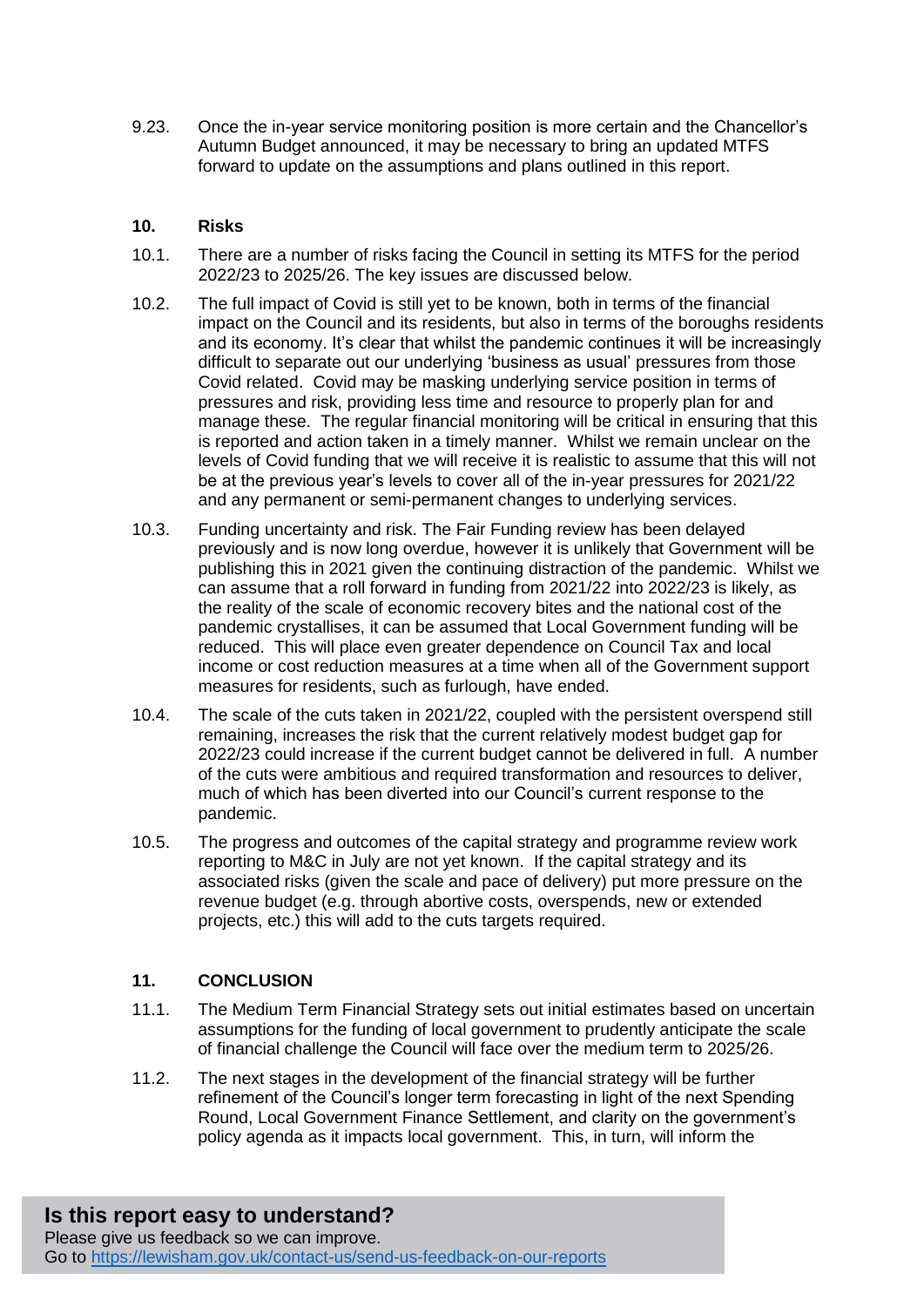Council's development of the saving proposals required to balance the Council's budget and timing of these.

- 11.3. The MTFS identifies that the Council may have to make up to £26m of cuts over the next four years, on top of the £10m and £3m already put forward in 2020/21 for 2022/23 and 2023/24.
- 11.4. Given the high level of uncertainty and risk of making cuts which may then have to be reversed if the assumptions used are wrong, the recommended focus now is to ensure that those cuts previously offered remain deliverable, returning to Mayor & Cabinet in good time to make further difficult decisions if necessary.
- 11.5. Local authorities have largely acknowledged that deep changes are required if they are to continue to deliver positive outcomes for their citizens. What is not yet clear is how authorities can continue to make this happen in practice if funding levels are cut further, what services local government may be responsible for in future, and how services are expected to transform and change to support the borough and its residents post Covid-19.

# **12. FINANCIAL IMPLICATIONS**

12.1. This report is concerned with the Council's medium term financial strategy and as such, the financial implications are contained within the body of the report.

# **13. LEGAL IMPLICATIONS**

- 13.1. The purpose of this report is to develop a medium term approach in support of better service and financial planning and an update of in-year financial pressures. Members are reminded that the legal requirements are centred on annual budget production, and that indicative decisions made for future years are not binding.
- 13.2. The Local Government Act 2000 and subsequent regulations and guidance says that it is the responsibility of the full Council to set Lewisham's budget, including all of its components and any plan or strategy for the control of the Council's capital expenditure. Regulations provide that it is for the Executive to have overall responsibility for preparing the draft budget for submission to the full Council to consider. Once the budget has been set, it is for the Mayor & Cabinet to make decisions in accordance with the statutory policy framework and the budgetary framework set by the Council.
- 13.3. Where there are proposals for a reduction to a service which the Council is either under a statutory duty to provide, or which it is providing in the exercise of its discretionary powers and there is a legitimate expectation that it will consult, then consultation with all service users will be required before any decision to implement the proposed saving is taken. The outcome of such consultation must be reported to the Mayor. Where the proposed savings will have an impact upon staff, then the Council will have to consult the staff affected and their representatives in compliance with all employment legislative requirements and the Council's own employment policies.

# **14. EQUALITIES IMPLICATIONS**

14.1. The Council has a public sector equality duty (the equality duty or the duty - The Equality Act 2010, or the Act). It covers the following protected characteristics: age, disability, gender reassignment, marriage and civil partnership, pregnancy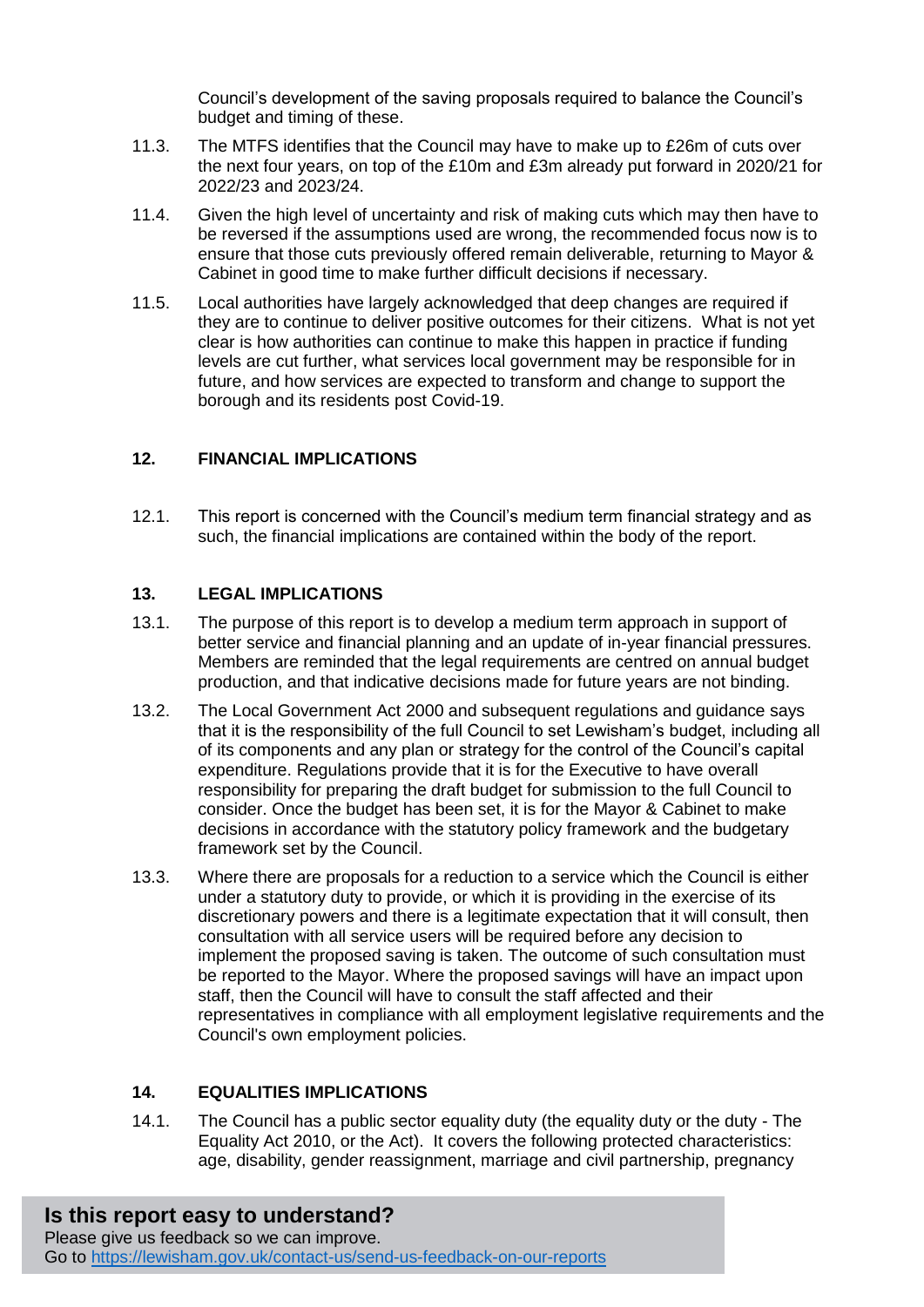and maternity, race, religion or belief, sex and sexual orientation. In summary, the Council must, in the exercise of its functions, have due regard to the need to:

- eliminate unlawful discrimination, harassment and victimisation and other conduct prohibited by the Act.
- advance equality of opportunity between people who share a protected characteristic and those who do not.
- foster good relations between people who share a protected characteristic and those who do not.
- 14.2. It is not an absolute requirement to eliminate unlawful discrimination, harassment, victimisation or other prohibited conduct, or to promote equality of opportunity or foster good relations between persons who share a protected characteristic and those who do not. It is a duty to have due regard to the need to achieve the goals listed above. The weight to be attached to the duty will be dependent on the nature of the decision and the circumstances in which it is made. This is a matter for Mayor and Cabinet, bearing in mind the issues of relevance and proportionality. Mayor and Cabinet must understand the impact or likely impact of the decision on those with protected characteristics who are potentially affected by the decision. The extent of the duty will necessarily vary from case to case and due regard is such regard as is appropriate in all the circumstances.
- 14.3. The Equality and Human Rights Commission (EHRC) has issued Technical Guidance on the Public Sector Equality Duty and statutory guidance. The Council must have regard to the statutory code in so far as it relates to the duty. The Technical Guidance also covers what public authorities should do to meet the duty. This includes steps that are legally required, as well as recommended actions. The guidance does not have statutory force but nonetheless regard should be had to it, as failure to do so without compelling reason would be of evidential value. The statutory code and the technical guidance can be found on the EHRC website.
- 14.4. The EHRC has issued five guides for public authorities in England giving advice on the equality duty. The 'Essential' guide provides an overview of the equality duty requirements including the general equality duty, the specific duties and who they apply to. It covers what public authorities should do to meet the duty including steps that are legally required, as well as recommended actions. The other four documents provide more detailed guidance on key areas and advice on good practice.

# **15. CLIMATE CHANGE AND ENVIRONMENTAL IMPLICATIONS**

15.1. There are no environmental implications directly arising from the report.

#### **16. CRIME AND DISORDER IMPLICATIONS**

16.1. There are no crime and disorder implications directly arising from the report.

#### **17. HEALTH AND WELLBEING IMPLICATIONS**

17.1. There are no health and wellbeing implications directly arising from the report.

# **18. BACKGROUND PAPERS**

18.1. Budget Report 2021/22 – Full Council 3 March 2021

# **Is this report easy to understand?**

Please give us feedback so we can improve. Go to<https://lewisham.gov.uk/contact-us/send-us-feedback-on-our-reports>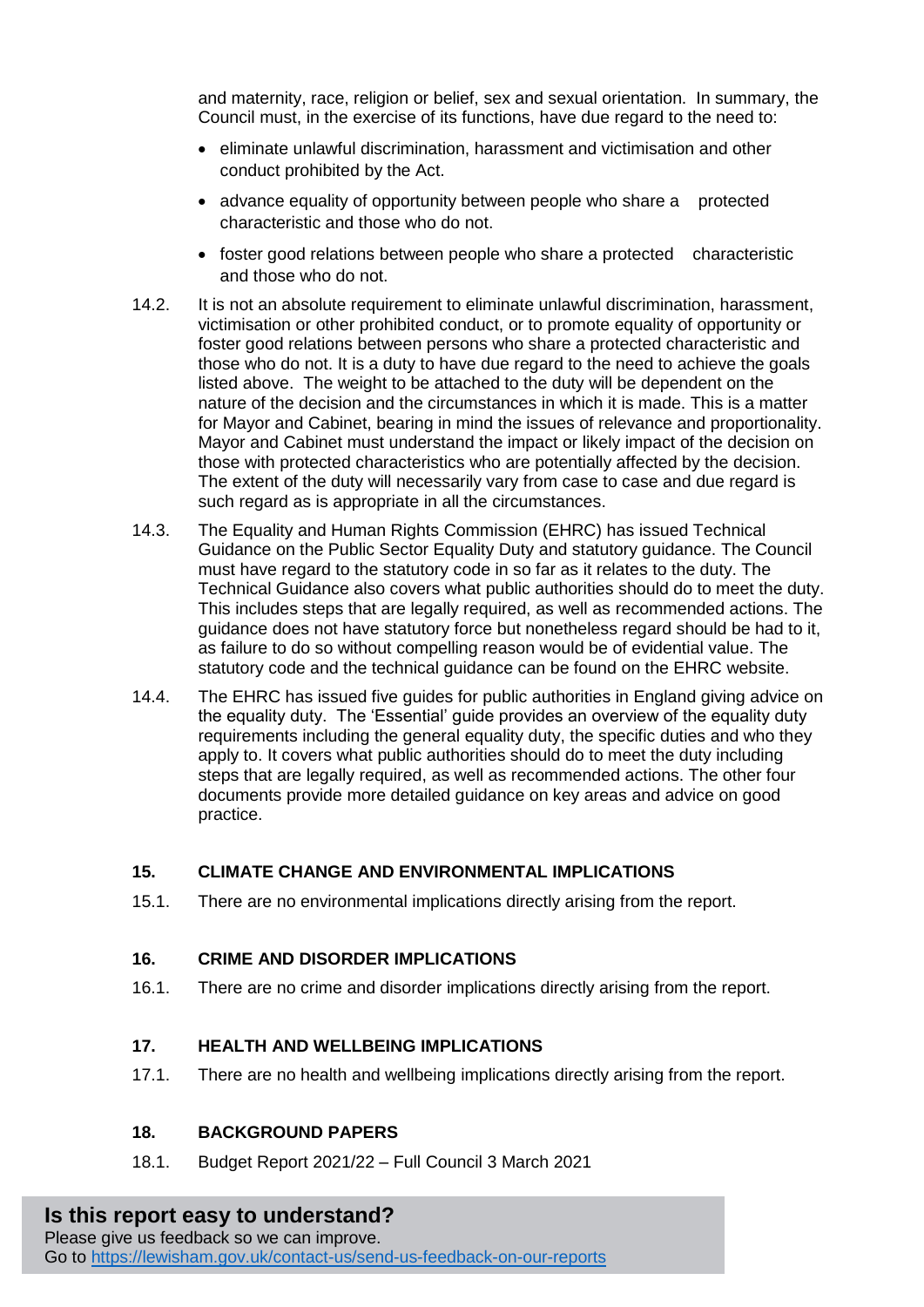https://councilmeetings.lewisham.gov.uk/documents/s77544/Council%20Budget% 202021-2022.pdf

18.2. Financial Results 2020/21 – Mayor & Cabinet 9 June 2021 https://councilmeetings.lewisham.gov.uk/documents/s81077/Financial%20Results %202020-21.pdf

### **19. GLOSSARY**

| <b>Term</b>                              | <b>Definition</b>                                                                                                                                                                                                                                                                                                                                                                                                                                                                                                                                            |
|------------------------------------------|--------------------------------------------------------------------------------------------------------------------------------------------------------------------------------------------------------------------------------------------------------------------------------------------------------------------------------------------------------------------------------------------------------------------------------------------------------------------------------------------------------------------------------------------------------------|
| <b>Actuarial Valuation</b>               | An independent report of the financial position of the Pension<br>Fund carried out by an actuary every three years. The actuary<br>reviews the Pension Fund assets and liabilities as at the date<br>of the valuation and makes recommendations such as,<br>employer's contribution rates and deficit recovery period, to<br>the Council.                                                                                                                                                                                                                    |
| <b>Baseline Funding</b><br><b>Level</b>  | The amount of a local authority's start-up funding allocation<br>which is provided through the local share of the estimated<br>business rates aggregate (England) at the outset of the<br>scheme as forecast by the government. It forms the baseline<br>against which tariffs and top-ups are calculated.                                                                                                                                                                                                                                                   |
| <b>Budget Requirement</b>                | The Council's revenue budget on general fund services after<br>deducting funding streams such as fees and charges and any<br>funding from reserves. (Excluding Council Tax, RSG and<br><b>Business Rates)</b>                                                                                                                                                                                                                                                                                                                                                |
| <b>Business Rates</b><br><b>Baseline</b> | The business rates baseline is equal to the amount of<br>business rates generated locally in a specific year.                                                                                                                                                                                                                                                                                                                                                                                                                                                |
| <b>Capital Expenditure</b>               | Spend on assets that have a lasting value, for example, land,<br>buildings and large items of equipment such as vehicles. This<br>can also include indirect expenditure in the form of grants or<br>loans to other persons or bodies.                                                                                                                                                                                                                                                                                                                        |
| <b>Capital Programme</b>                 | The Council's plan of future spending on capital projects such<br>as buying land, buildings, vehicles and equipment.                                                                                                                                                                                                                                                                                                                                                                                                                                         |
| <b>Capital Receipts</b>                  | These are proceeds from the disposal of land or other assets<br>and can be used to finance new capital expenditure but<br>cannot be used to finance revenue expenditure.                                                                                                                                                                                                                                                                                                                                                                                     |
| Capping                                  | This is the power under which the government may limit the<br>maximum level of local authority spending or increases in the<br>level of spending year on year, which it considers excessive. It<br>is a tool used by the government to restrain increases in<br>Council Tax. The Council Tax cap, currently 2%, means that<br>any local authority in England wanting to raise Council Tax by<br>more than 2% in 2015/16 must consult the public in a<br>referendum, Councils losing a referendum would have to<br>revert to a lower increase in their bills. |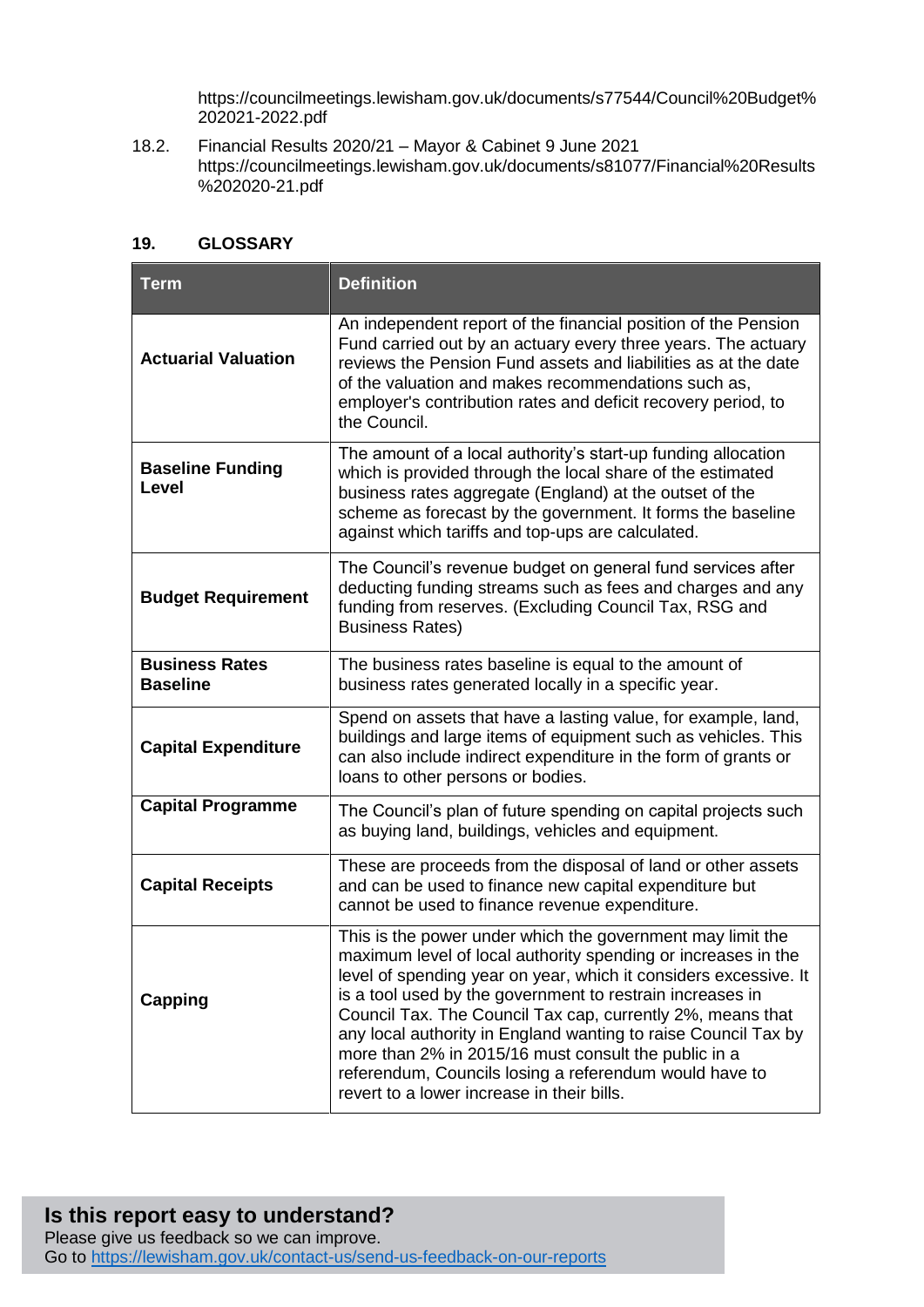| <b>Term</b>                                            | <b>Definition</b>                                                                                                                                                                                                                                                                                                                                                                                                                                                                                                                                                                                                                                                            |
|--------------------------------------------------------|------------------------------------------------------------------------------------------------------------------------------------------------------------------------------------------------------------------------------------------------------------------------------------------------------------------------------------------------------------------------------------------------------------------------------------------------------------------------------------------------------------------------------------------------------------------------------------------------------------------------------------------------------------------------------|
| <b>CIPFA</b>                                           | The Chartered Institute of Public Finance and Accountancy<br>are one of the UK accountancy institutes. Uniquely, CIPFA<br>specialise in the public sector. Consequently CIPFA holds the<br>responsibility for setting accounting standards for local<br>government.                                                                                                                                                                                                                                                                                                                                                                                                          |
| <b>Clinical</b><br><b>Commissioning</b><br>Group (CCG) | Clinical Commissioning Groups (CCGs) were created<br>following the Health and Social Care Act in 2012, and<br>replaced Primary Care Trusts on 1 April 2013. They are<br>clinically-led statutory NHS bodies responsible for the planning<br>and commissioning of health care services for their local area.                                                                                                                                                                                                                                                                                                                                                                  |
| <b>Collection fund</b>                                 | A statutory account maintained by the Council recording the<br>amounts collected from Council Tax and Business Rates and<br>from which it pays the precept to the Greater London<br>Authority.                                                                                                                                                                                                                                                                                                                                                                                                                                                                               |
| <b>Collection Fund</b><br>surplus (or deficit)         | If the Council collects more or less than it expected at the start<br>of the financial year, the surplus or deficit is shared with the<br>major precepting authority, in Lewisham's case this is the<br>GLA, in proportion to the respective Council Taxes. These<br>surpluses or deficits have to be returned to the Council<br>taxpayer in the following year through lower or higher Council<br>taxes. If, for example, the number of properties or the<br>allowance for discounts, exemptions or appeals vary from<br>those used in the Council Tax base, a surplus or deficit will<br>arise. The Council generally achieves a surplus, which is<br>shared with the GLA. |
| <b>Contingency</b>                                     | This is money set-aside centrally in the Council's base budget<br>to meet the cost of unforeseen items of expenditure, such as<br>higher than expected inflation or new responsibilities.                                                                                                                                                                                                                                                                                                                                                                                                                                                                                    |
| <b>Council Tax Base</b>                                | The Council Tax base for a Council is used in the calculation<br>of Council Tax and is equal to the number of Band D<br>equivalent properties. To work this out, the Council counts the<br>number of properties in each band and works out an<br>equivalent number of Band D equivalent properties. The band<br>proportions are expressed in ninths and are specified in the<br>Local Government Finance Act 1992. They are: A 6/9, B 7/9,<br>C 8/9, D 9/9, E 11/9, F 13/9, G 15/9 and H 18/9, so that Band<br>A is six ninths of the 'standard' Band D, and so on.                                                                                                          |
| <b>CPI and RPI</b>                                     | The main inflation rate used in the UK is the CPI (Consumer<br>Price Index), the Chancellor of the Exchequer bases the UK<br>inflation target on the CPI. The CPI inflation target is currently<br>set at 2%. The CPI differs from the RPI (Retail Price Index) in<br>that CPI excludes housing costs. Also used is RPIX, which is<br>a variation on RPI, one that removes mortgage interest<br>payments.                                                                                                                                                                                                                                                                    |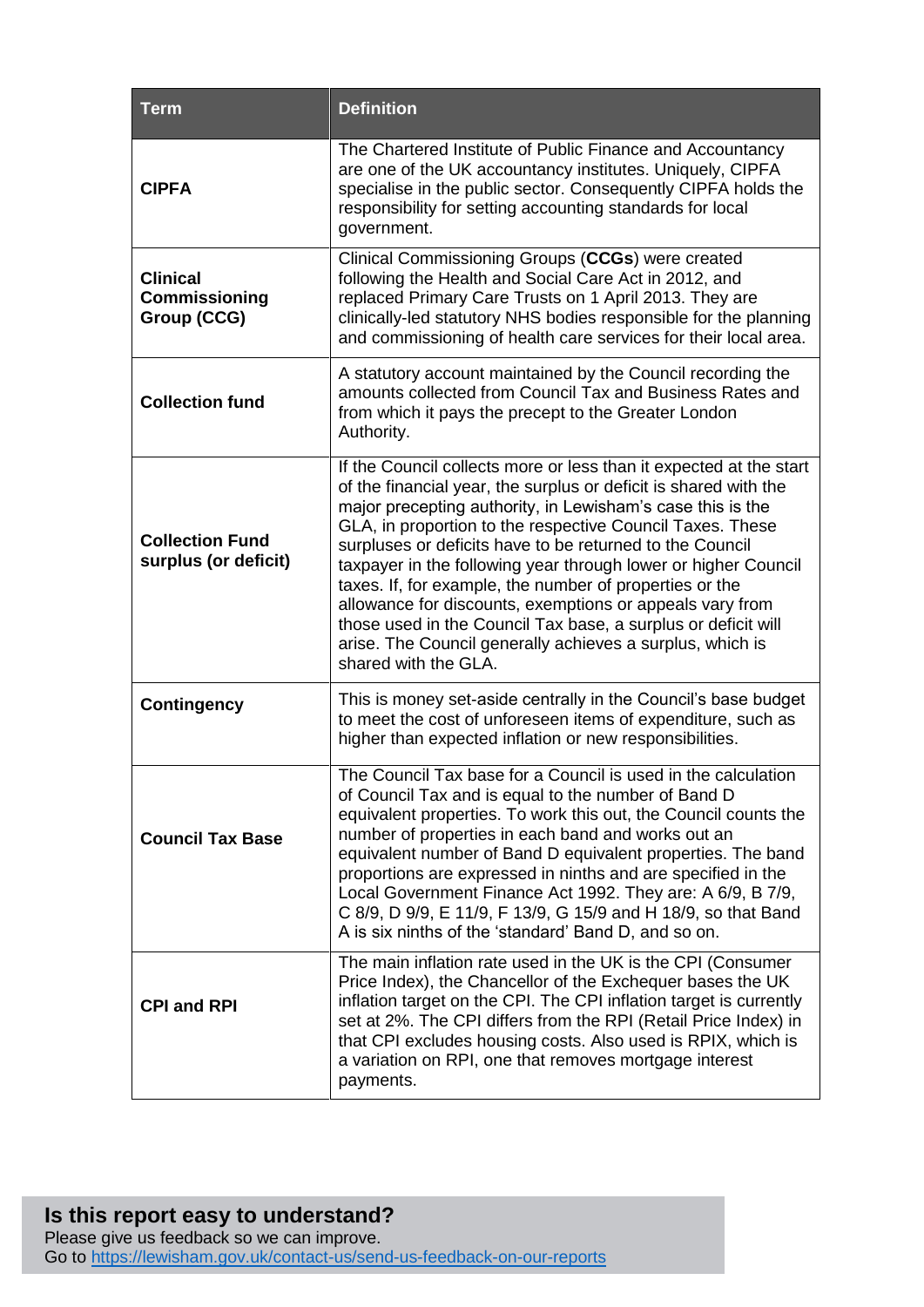| <b>Term</b>                                        | <b>Definition</b>                                                                                                                                                                                                                                             |
|----------------------------------------------------|---------------------------------------------------------------------------------------------------------------------------------------------------------------------------------------------------------------------------------------------------------------|
| <b>Dedicated schools</b><br>grant (DSG)            | This is the ring-fenced specific grant that provides most of the<br>government's funding for schools. This is distributed to<br>schools by the Council using a formula agreed by the schools<br>forum.                                                        |
| <b>Financial Regulations</b>                       | These are a written code of procedures set by a local<br>authority, which provide a framework for the proper financial<br>management of the authority. They cover rules                                                                                       |
|                                                    | for accounting and audit procedures, and set out<br>administrative controls over the authorisation of payments,<br>etc.                                                                                                                                       |
| <b>Financial Year</b>                              | The local authority financial year commences on 1st April and<br>finishes on the following 31 March.                                                                                                                                                          |
| <b>General Fund</b>                                | This is the main revenue fund of the local authority, day-to-day<br>spending on services is met from the fund. Spending on the<br>provision of housing however, must be charged to the<br>separate Housing Revenue Account (HRA).                             |
| <b>Gross Domestic</b><br><b>Product (GDP)</b>      | GDP is defined as the value of all goods and services<br>produced within the overall economy.                                                                                                                                                                 |
| <b>Gross Expenditure</b>                           | The total cost of providing the Council's services, before<br>deducting income from government grants, or fees and<br>charges for services.                                                                                                                   |
| <b>Housing Revenue</b><br><b>Account (HRA)</b>     | A separate account of expenditure and income on housing<br>that Lewisham must keep. The account is kept ring-fenced<br>from other Council activities. The government introduced a<br>new funding regime for social housing within the HRA from<br>April 2012. |
| Individual authority<br>business rates<br>baseline | This is derived by apportioning the billing authority business<br>rates baseline between billing and major precepting authorities<br>on the basis of major precepting authority shares.                                                                       |
| <b>Levies</b>                                      | A levy is an amount of money a local authority is compelled to<br>collect (and include in its budget) on behalf of another<br>organisation. Lewisham is required to pay levies to a number<br>of bodies such as the London Pensions Fund Authority.           |
| <b>Local share</b>                                 | This is the percentage share of locally collected business<br>rates that will be retained by local government, currently 50%.                                                                                                                                 |
| <b>Net Expenditure</b>                             | This is gross expenditure less services income, but before<br>deduction of government grant.                                                                                                                                                                  |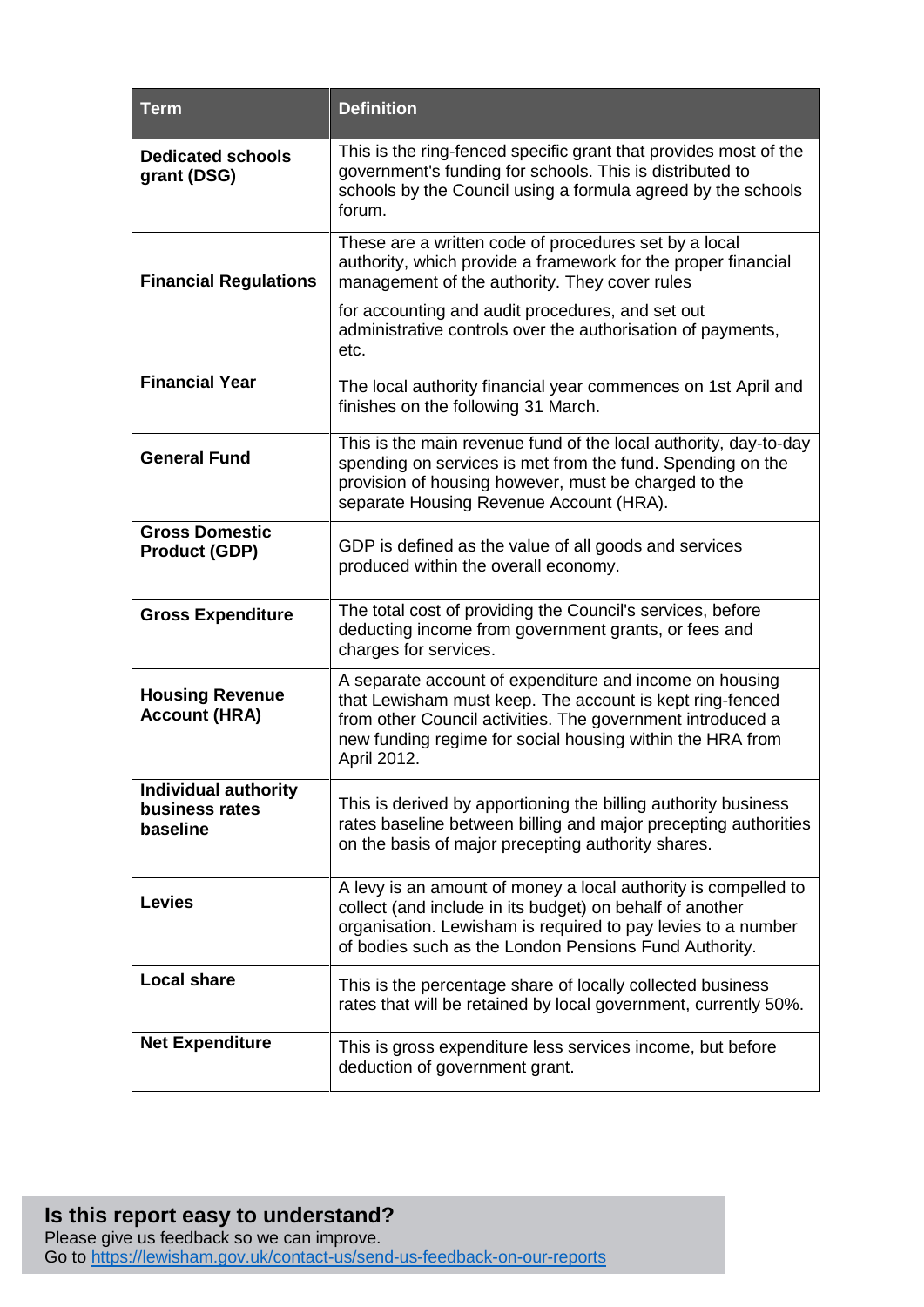| Term                                                 | <b>Definition</b>                                                                                                                                                                                                                                                                                                                                |
|------------------------------------------------------|--------------------------------------------------------------------------------------------------------------------------------------------------------------------------------------------------------------------------------------------------------------------------------------------------------------------------------------------------|
| <b>New Homes Bonus</b>                               | Under this scheme Councils receive a new homes bonus<br>(NHB) per each new property built in the borough for the first<br>six years following completion. Payments are based on match<br>funding the Council Tax raised on each property with an<br>additional amount for affordable homes. It is paid in the form<br>of an un-ringfenced grant. |
| <b>Prudential Borrowing</b>                          | Set of rules governing local authority borrowing for funding<br>capital projects under a professional code of practice<br>developed by CIPFA to ensure the Council's capital<br>investment plans are affordable, prudent and sustainable.                                                                                                        |
| <b>Revenue Expenditure</b>                           | The day-to-day running expenses on services provided by<br>Council.                                                                                                                                                                                                                                                                              |
| <b>Revenue Support</b><br><b>Grant (RSG)</b>         | All authorities receive Revenue Support Grant from central<br>government in addition to its baseline funding level under the<br>local government finance system. An authority's Revenue<br>Support Grant amount plus its baseline funding level together<br>comprises its Settlement Funding Assessment.                                         |
| <b>Section 151 officer</b>                           | Legally Councils must appoint under section 151 of the Local<br>Government Act 1972 a named chief finance officer to give<br>them financial advice, in Lewisham's case this is the post of<br>the Executive Director for Resources and Regeneration.                                                                                             |
| <b>Settlement Funding</b><br><b>Assessment (SFA)</b> | A Local Authority's share of the local government spending<br>control total which comprises its Revenue Support Grant for<br>the year in question and its baseline funding level.                                                                                                                                                                |
| <b>Specific Grants</b>                               | As the name suggests funding through a specific grant is<br>provided for a specific purpose and cannot be spent on<br>anything else e.g. The Dedicated Schools Grant (DSG) for<br>schools.                                                                                                                                                       |

# **20. REPORT AUTHOR AND CONTACT**

- 20.1. For more information please contact David Austin, Director for Corporate Services, 1st Floor Laurence House, 020 8314 9114, David.Austin@lewisham.gov.uk.
- 20.2. Katharine Nidd, Strategic Finance Manager, 4<sup>th</sup> Floor Laurence House, 020 8314 6651, Katharine.Nidd@lewisham.gov.uk.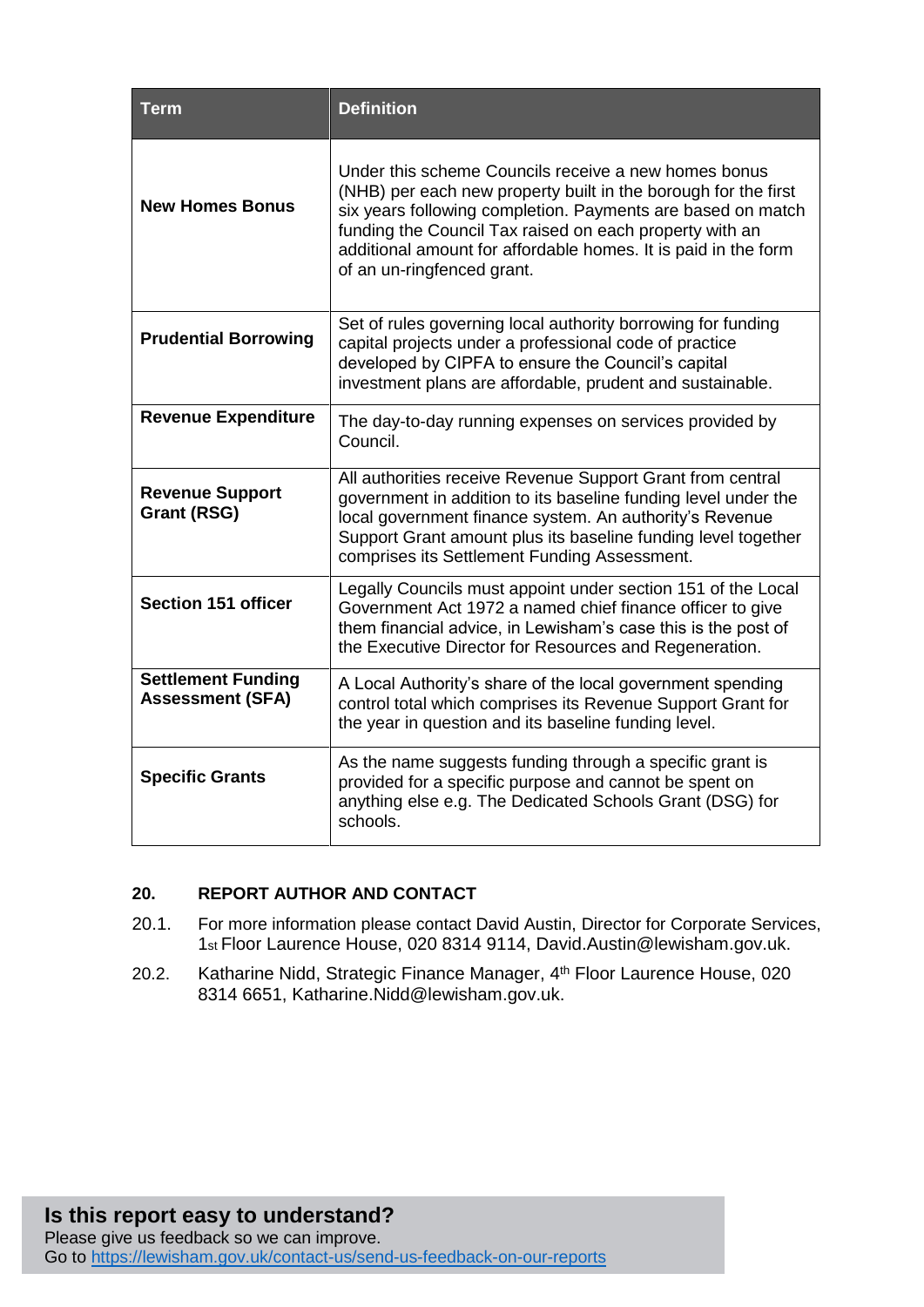# **APPENDIX 1 – SUMMARY OF MTFS ASSUMPTIONS**

| <b>RESOURCE ENVELOPE</b>                        |                                                                                                                                                                                                                                                                                                                                                                                                                      |                                                                                                                                                                                                                                                                                                                                                                                                                                   |                                                                                                                                                                                                                                                                                                                                                                                                                                         |  |  |  |
|-------------------------------------------------|----------------------------------------------------------------------------------------------------------------------------------------------------------------------------------------------------------------------------------------------------------------------------------------------------------------------------------------------------------------------------------------------------------------------|-----------------------------------------------------------------------------------------------------------------------------------------------------------------------------------------------------------------------------------------------------------------------------------------------------------------------------------------------------------------------------------------------------------------------------------|-----------------------------------------------------------------------------------------------------------------------------------------------------------------------------------------------------------------------------------------------------------------------------------------------------------------------------------------------------------------------------------------------------------------------------------------|--|--|--|
|                                                 | <b>Main case</b>                                                                                                                                                                                                                                                                                                                                                                                                     | <b>Pessimistic case</b>                                                                                                                                                                                                                                                                                                                                                                                                           | <b>Optimistic Case</b>                                                                                                                                                                                                                                                                                                                                                                                                                  |  |  |  |
| <b>Notional Revenue</b><br><b>Support Grant</b> | □ 2022/23 0% change<br>to 2021/22 levels,<br>thereafter 20%<br>reduction assumed<br>each year                                                                                                                                                                                                                                                                                                                        | $\Box$ 2022/23 -20%<br>change to 2021/22<br>levels, and thereafter<br>20% reduction<br>assumed each year                                                                                                                                                                                                                                                                                                                          | $\Box$ 2022/23 and<br>2023/24 0% change<br>to 2020/21 levels,<br>thereafter 20%<br>reduction assumed<br>each year                                                                                                                                                                                                                                                                                                                       |  |  |  |
| <b>Business Rates</b>                           | □ 3% real terms<br>decrease in 2022/23,<br>then 1% decrease in<br>2023/24, 0% decrease<br>in 2024/25 and then<br>+1% change in 2025/26<br>on the rateable value<br>base and top-up<br>□ £3m S31 grant in<br>each year                                                                                                                                                                                                | $\Box$ 5% real terms<br>decrease in 2022/23,<br>then 3% decrease in<br>2023/24, -1%<br>decrease in 2024/25<br>and then 0% change<br>in 2025/26 on the<br>rateable value base<br>and top-up<br>□ £3m S31 grant in<br>each year                                                                                                                                                                                                     | $\Box$ 2% real terms<br>decrease in<br>2022/23, then 0%<br>change in 2023/24,<br>+1% increase in<br>2024/25 and then<br>+2% change in<br>2025/26 on the<br>rateable value base<br>and top-up<br>$\Box$ £3m S31 grant in<br>each year                                                                                                                                                                                                    |  |  |  |
| <b>Council Tax</b><br>income                    | □ From 2022/23 1.99%<br>change in Council Tax<br>level (No Social Care<br>precept)<br>□ % increase each<br>year in Council Tax<br>base from 2021/22<br>onwards is: 0%, 0.5%,<br>0.5% and 1.0%<br>□ CT collection rate<br>each year from 2022/23<br>onwards is: 95%, 96%,<br>97% and 97%<br>□ CTRS changes<br>increase the cost of the<br>scheme by the<br>following each year<br>from 2022/23: £3m,<br>£2m, £1m, £0m | □ From 2022/23<br>1.99% change in<br>Council Tax level (No<br>Social Care precept)<br>□ % increase each<br>year in Council Tax<br>base from 2021/22<br>onwards is: 0%, 0.5%,<br>0.5% and 1.0%<br>$\Box$ CT collection rate<br>each year from<br>2022/23 onwards is:<br>93%, 94%, 95% and<br>95%<br>$\Box$ CTRS changes<br>increase the cost of<br>the scheme by the<br>following each year<br>from 2022/23: £4m,<br>£3m, £2m, £1m | □ From 2022/23<br>1.99% change in<br>Council Tax level<br>(No Social Care<br>precept)<br>□ % increase each<br>year in Council Tax<br>base from 2021/22<br>onwards is: 0%,<br>0.5%, 0.5% and<br>1.0%<br>$\Box$ CT collection rate<br>each year from<br>2022/23 onwards is:<br>96%, 97%, 98% and<br>98%<br>$\Box$ CTRS changes<br>increase the cost of<br>the scheme by the<br>following each year<br>from 2022/23: £2m,<br>£1m, £0m, £0m |  |  |  |

# **Is this report easy to understand?**

Please give us feedback so we can improve. Go to<https://lewisham.gov.uk/contact-us/send-us-feedback-on-our-reports>